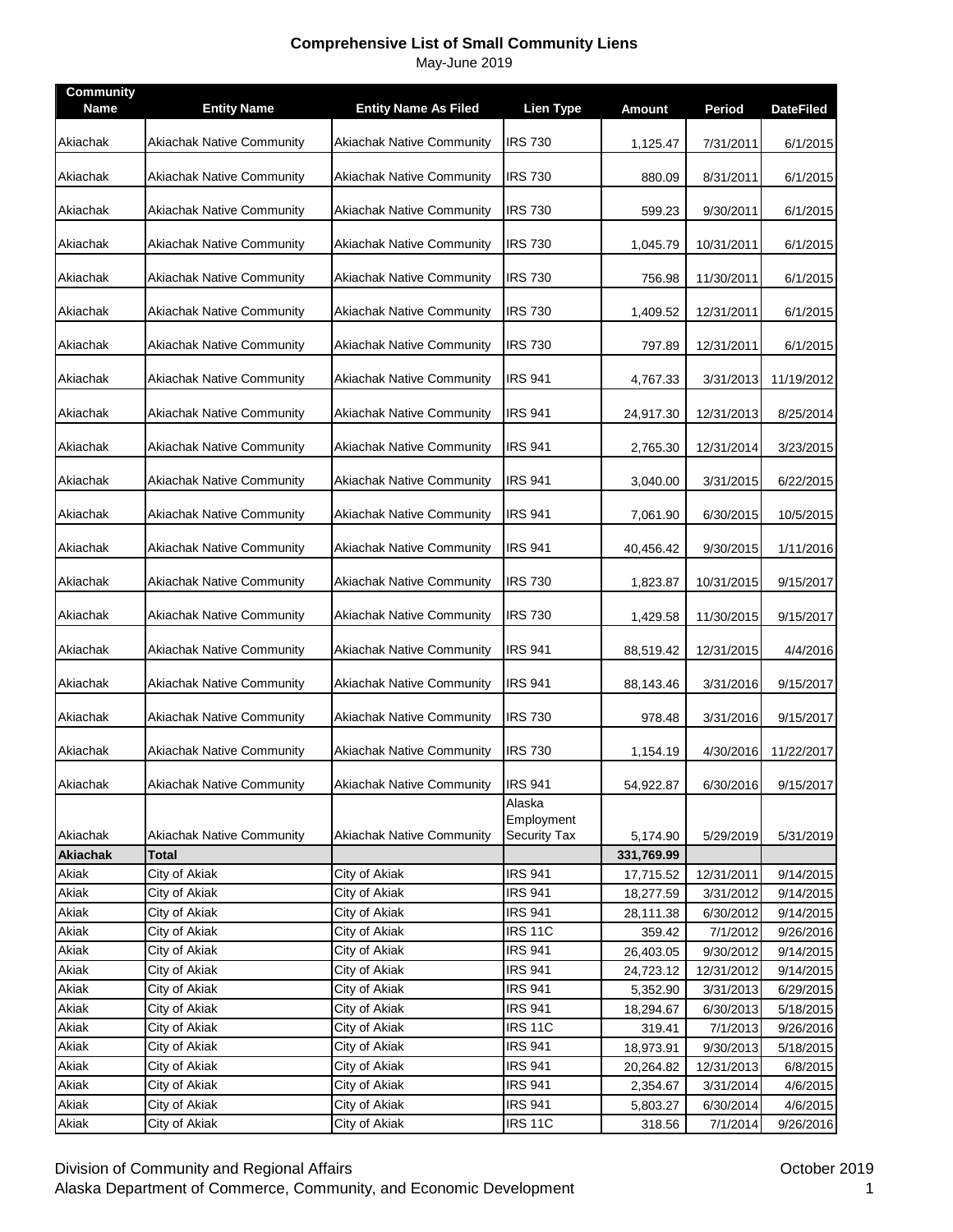| <b>Community</b><br><b>Name</b> |                                     |                                              |                                    |                           |                     |                              |
|---------------------------------|-------------------------------------|----------------------------------------------|------------------------------------|---------------------------|---------------------|------------------------------|
| Akiak                           | <b>Entity Name</b><br>City of Akiak | <b>Entity Name As Filed</b><br>City of Akiak | <b>Lien Type</b><br><b>IRS 941</b> | <b>Amount</b><br>4,391.40 | Period<br>9/30/2014 | <b>DateFiled</b><br>4/6/2015 |
| Akiak                           | City of Akiak                       | City of Akiak                                | <b>IRS 11C</b>                     | 615.72                    | 7/1/2015            | 8/30/2017                    |
| Akiak                           | City of Akiak                       | City of Akiak                                | <b>IRS 941</b>                     | 30,077.77                 | 12/31/2015          | 8/30/2017                    |
| Akiak                           | City of Akiak                       | City of Akiak                                | <b>IRS 941</b>                     | 1,708.35                  | 6/30/2016           | 3/20/2017                    |
| <b>Akiak</b>                    | <b>Total</b>                        |                                              |                                    | 224,065.53                |                     |                              |
| Alakanuk                        | City of Alakanuk                    | City of Alakanuk                             | <b>CIVP</b>                        | 34,158.16                 | 12/31/2009          | 5/9/2013                     |
| Alakanuk                        | City of Alakanuk                    | City of Alakanuk                             | <b>IRS 6721</b>                    | 43,322.12                 | 12/31/2011          | 10/31/2016                   |
| Alakanuk                        | City of Alakanuk                    | City of Alakanuk                             | <b>IRS 941</b>                     | 1,436.67                  | 3/31/2012           | 5/9/2013                     |
| Alakanuk                        | City of Alakanuk                    | City of Alakanuk                             | <b>IRS 941</b>                     | 24,274.54                 | 9/30/2012           | 5/9/2013                     |
| Alakanuk                        | City of Alakanuk                    | City of Alakanuk                             | IRS 941                            | 18,058.84                 | 12/31/2012          | 5/9/2013                     |
| Alakanuk                        | City of Alakanuk                    | City of Alakanuk                             | <b>IRS 941</b>                     | 35,428.07                 | 3/31/2013           | 6/23/2014                    |
| Alakanuk                        | City of Alakanuk                    | City of Alakanuk                             | <b>IRS 941</b>                     |                           |                     |                              |
| Alakanuk                        | City of Alakanuk                    | City of Alakanuk                             | <b>IRS 6721</b>                    | 54,453.17                 | 6/30/2013           | 5/12/2014                    |
| <b>Alakanuk</b>                 |                                     |                                              |                                    | 13,037.09                 | 12/31/2013          | 12/30/2016                   |
|                                 | Total                               |                                              | Alaska                             | 224,168.66                |                     |                              |
|                                 |                                     |                                              | Employment                         |                           |                     |                              |
| Alatna                          | Alatna Village                      | Alatna Tribal Council                        | Security Tax                       | 466.00                    | 12/31/2008          | 2/8/2010                     |
| <b>Alatna</b>                   | Total                               |                                              |                                    | 466.00                    |                     |                              |
|                                 |                                     |                                              | Alaska                             |                           |                     |                              |
|                                 |                                     |                                              | Employment                         |                           |                     |                              |
| Allakaket                       | Allakaket Village                   | Allakaket Village Council                    | Security Tax                       | 1,995.49                  | 6/30/2005           | 10/17/2006                   |
|                                 |                                     |                                              | Alaska                             |                           |                     |                              |
|                                 |                                     |                                              | Employment                         |                           |                     |                              |
| Allakaket                       | Allakaket Village                   | Allakaket Village Council                    | <b>Security Tax</b>                | 2,157.81                  | 9/30/2005           | 10/17/2006                   |
|                                 |                                     |                                              | Alaska<br>Employment               |                           |                     |                              |
| Allakaket                       | Allakaket Village                   | Allakaket Village Council                    | Security Tax                       | 206.84                    | 12/31/2005          | 10/17/2006                   |
|                                 |                                     |                                              | Alaska                             |                           |                     |                              |
|                                 |                                     |                                              | Employment                         |                           |                     |                              |
| Allakaket                       | Allakaket Village                   | Allakaket Village Council                    | <b>Security Tax</b>                | 411.54                    | 3/31/2006           | 10/17/2006                   |
|                                 |                                     |                                              | Alaska                             |                           |                     |                              |
|                                 |                                     |                                              | Employment                         |                           |                     |                              |
| Allakaket                       | Allakaket Village                   | Allakaket Village Council                    | Security Tax<br>Alaska             | 291.72                    | 6/30/2006           | 10/17/2006                   |
|                                 |                                     |                                              | Employment                         |                           |                     |                              |
| Allakaket                       | Allakaket Village                   | Allakaket Village Council                    | <b>Security Tax</b>                | 39.89                     | 3/30/2013           | 12/6/2013                    |
|                                 |                                     |                                              | Alaska                             |                           |                     |                              |
|                                 |                                     |                                              | Employment                         |                           |                     |                              |
| Allakaket                       | Allakaket Village                   | Allakaket Village Council                    | Security Tax                       | 3,581.32                  | 12/31/2017          | 5/7/2018                     |
|                                 |                                     |                                              | Alaska                             |                           |                     |                              |
|                                 |                                     |                                              | Employment                         |                           |                     |                              |
| Allakaket                       | Allakaket Village                   | Allakaket Village Council                    | Security Tax                       | 13,322.65                 | 3/31/2018           | 8/6/2018                     |
|                                 |                                     |                                              | Alaska<br>Employment               |                           |                     |                              |
| Allakaket                       | Allakaket Village                   | Allakaket Village Council                    | Security Tax                       | 14,759.77                 | 6/30/2018           | 12/4/2018                    |
| <b>Allakaket</b>                | <b>Total</b>                        |                                              |                                    | 36,767.03                 |                     |                              |
| Anaktuvuk                       |                                     |                                              |                                    |                           |                     |                              |
| Pass                            | City of Anaktuvuk Pass              | <b>Anaktuvuk Pass City Council</b>           | <b>IRS 941</b>                     | 5,245.29                  | 9/30/2016           | 3/21/2017                    |
| Anaktuvuk                       |                                     |                                              |                                    |                           |                     |                              |
| Pass                            | Total                               |                                              |                                    | 5,245.29                  |                     |                              |
| Anvik                           | City of Anvik                       | <b>Anvik Tribal Council</b>                  | <b>IRS 941</b>                     | 216.07                    | 12/31/2010          | 2/10/2017                    |
| Anvik                           | City of Anvik                       | <b>Anvik Tribal Council</b>                  | <b>IRS 941</b>                     | 1,543.56                  | 9/30/2011           | 2/10/2017                    |
| Anvik                           | City of Anvik                       | <b>Anvik Tribal Council</b>                  | <b>IRS 941</b>                     | 7,567.36                  | 9/30/2012           | 2/10/2017                    |
| Anvik                           | City of Anvik                       | <b>Anvik Tribal Council</b>                  | <b>IRS 941</b>                     | 629.76                    | 12/31/2012          | 2/10/2017                    |
| Anvik                           | City of Anvik                       | <b>Anvik Tribal Council</b>                  | <b>IRS 941</b>                     | 1,795.13                  | 6/30/2013           | 2/10/2017                    |
| Anvik                           | City of Anvik                       | Anvik Tribal Council                         | <b>IRS 941</b>                     | 3,129.48                  | 9/30/2013           | 2/10/2017                    |
| Anvik                           | City of Anvik                       | <b>Anvik Tribal Council</b>                  | <b>IRS 941</b>                     | 2,382.10                  | 12/31/2013          | 2/10/2017                    |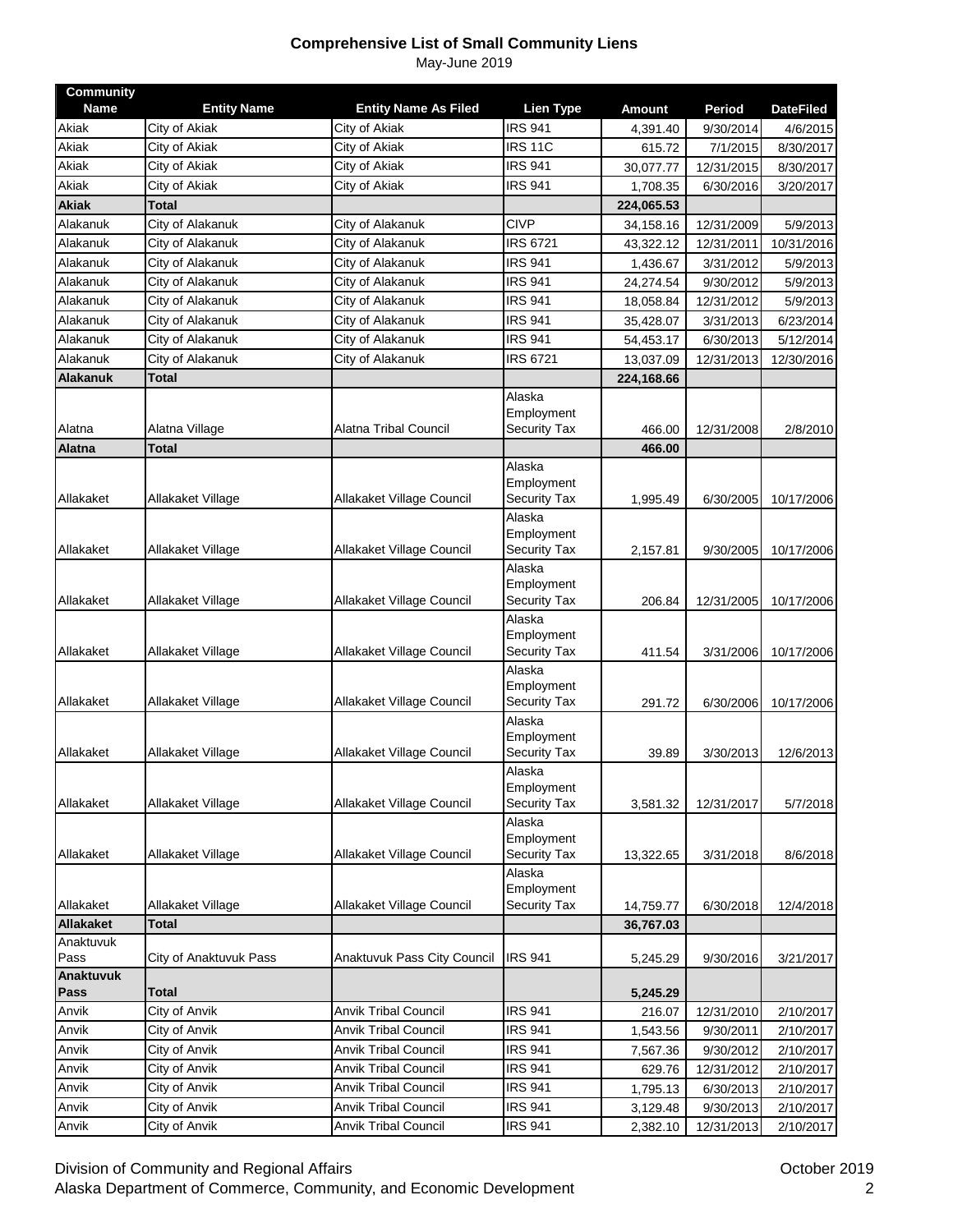| <b>Community</b><br><b>Name</b> |                                     |                                                            | <b>Lien Type</b> |                           |                     |                               |
|---------------------------------|-------------------------------------|------------------------------------------------------------|------------------|---------------------------|---------------------|-------------------------------|
| Anvik                           | <b>Entity Name</b><br>City of Anvik | <b>Entity Name As Filed</b><br><b>Anvik Tribal Council</b> | <b>IRS 941</b>   | <b>Amount</b><br>2,872.44 | Period<br>3/31/2014 | <b>DateFiled</b><br>2/10/2017 |
| Anvik                           | City of Anvik                       | <b>Anvik Tribal Council</b>                                | <b>IRS 941</b>   | 3,037.58                  | 9/30/2014           | 2/10/2017                     |
| Anvik                           | City of Anvik                       | <b>Anvik Tribal Council</b>                                | <b>IRS 941</b>   | 2,825.22                  | 12/31/2014          | 2/10/2017                     |
| Anvik                           | City of Anvik                       | Anvik Tribal Council                                       | <b>IRS 941</b>   | 2,127.07                  | 3/31/2015           | 2/10/2017                     |
| Anvik                           | City of Anvik                       | <b>Anvik Tribal Council</b>                                | <b>IRS 941</b>   | 2,514.50                  | 6/30/2015           | 2/10/2017                     |
| Anvik                           | City of Anvik                       | <b>Anvik Tribal Council</b>                                | <b>IRS 941</b>   | 3,395.28                  | 9/30/2015           | 2/10/2017                     |
| Anvik                           | City of Anvik                       | <b>Anvik Tribal Council</b>                                | <b>IRS 941</b>   | 6,546.11                  | 12/31/2015          | 2/10/2017                     |
| Anvik                           | City of Anvik                       | <b>Anvik Tribal Council</b>                                | <b>IRS 941</b>   | 4,517.94                  | 3/31/2016           | 2/10/2017                     |
| Anvik                           | City of Anvik                       | Anvik Tribal Council                                       | <b>IRS 941</b>   | 38,696.32                 | 6/30/2016           | 2/10/2017                     |
| Anvik                           | City of Anvik                       | <b>Anvik Tribal Council</b>                                | <b>IRS 941</b>   | 4,506.94                  | 9/30/2016           | 2/10/2017                     |
| <b>Anvik</b>                    | <b>Total</b>                        |                                                            |                  | 88,302.86                 |                     |                               |
| Atmautluak                      | Village of Atmautluak               | Village of Atmautluak                                      | <b>IRS 6721</b>  | 1,784.98                  | 12/31/2010          | 9/26/2016                     |
| Atmautluak                      | Village of Atmautluak               | Atmauluak Traditional Council IRS 941                      |                  | 6,260.04                  | 6/30/2012           | 9/26/2016                     |
| Atmautluak                      | Village of Atmautluak               | Atmauluak Traditional Council IRS 941                      |                  | 12,883.16                 | 9/30/2012           | 9/26/2016                     |
| Atmautluak                      | Village of Atmautluak               | Atmauluak Traditional Council IRS 941                      |                  | 8,400.87                  | 12/31/2012          | 9/26/2016                     |
| Atmautluak                      | Village of Atmautluak               | Atmauluak Traditional Council IRS 941                      |                  | 44,537.90                 | 3/31/2013           | 9/26/2016                     |
| Atmautluak                      | Village of Atmautluak               | Atmauluak Traditional Council IRS 941                      |                  | 3,701.35                  | 9/30/2013           | 9/26/2016                     |
| Atmautluak                      | Village of Atmautluak               | Atmauluak Traditional Council IRS 730                      |                  | 479.40                    | 10/31/2013          | 3/1/2017                      |
| Atmautluak                      | Village of Atmautluak               | Atmauluak Traditional Council IRS 941                      |                  | 42,382.58                 | 12/31/2013          | 9/26/2016                     |
| Atmautluak                      | Village of Atmautluak               | Atmauluak Traditional Council IRS 730                      |                  | 83.18                     | 3/31/2014           | 3/1/2017                      |
| Atmautluak                      | Village of Atmautluak               | Atmauluak Traditional Council IRS 730                      |                  | 95.55                     | 4/30/2014           | 3/1/2017                      |
| Atmautluak                      | Village of Atmautluak               | Atmauluak Traditional Council IRS 941                      |                  | 7,098.89                  | 9/30/2014           | 9/26/2016                     |
| Atmautluak                      | Village of Atmautluak               | Atmauluak Traditional Council IRS 941                      |                  | 9,907.32                  | 12/31/2014          | 9/26/2016                     |
| Atmautluak                      | Village of Atmautluak               | Atmauluak Traditional Council IRS 941                      |                  | 58,837.49                 | 3/31/2015           | 9/26/2016                     |
| Atmautluak                      | Village of Atmautluak               | Atmauluak Traditional Council IRS 941                      |                  | 29,319.54                 | 6/30/2015           | 9/26/2016                     |
| Atmautluak                      | Village of Atmautluak               | Atmauluak Traditional Council IRS 730                      |                  | 85.01                     | 11/30/2015          | 3/1/2017                      |
| Atmautluak                      | Village of Atmautluak               | Atmauluak Traditional Council IRS 941                      |                  | 21,949.75                 | 12/31/2015          | 9/26/2016                     |
| Atmautluak                      | Village of Atmautluak               | Atmauluak Traditional Council IRS 730                      |                  | 74.61                     | 12/31/2015          | 3/1/2017                      |
| Atmautluak                      | Village of Atmautluak               | Atmauluak Traditional Council IRS 730                      |                  | 53.71                     | 2/29/2016           | 3/1/2017                      |
| Atmautluak                      | Village of Atmautluak               | Atmauluak Traditional Council IRS 941                      |                  | 18,827.76                 | 3/31/2016           | 9/26/2016                     |
| Atmautluak                      | Village of Atmautluak               | Atmauluak Traditional Council IRS 730                      |                  | 82.65                     | 3/31/2016           | 3/1/2017                      |
| Atmautluak                      | Village of Atmautluak               | Atmauluak Traditional Council IRS 730                      |                  | 50.58                     | 4/30/2016           | 3/1/2017                      |
| Atmautluak                      | Village of Atmautluak               | Atmauluak Traditional Council IRS 941                      |                  | 27,762.59                 | 6/30/2016           | 12/1/2016                     |
| Atmautluak                      | Village of Atmautluak               | Atmauluak Traditional Council IRS 941                      |                  | 3,734.30                  | 9/30/2016           | 3/1/2017                      |
| <b>Atmautluak</b>               | <b>Total</b>                        |                                                            |                  | 298,393.21                |                     |                               |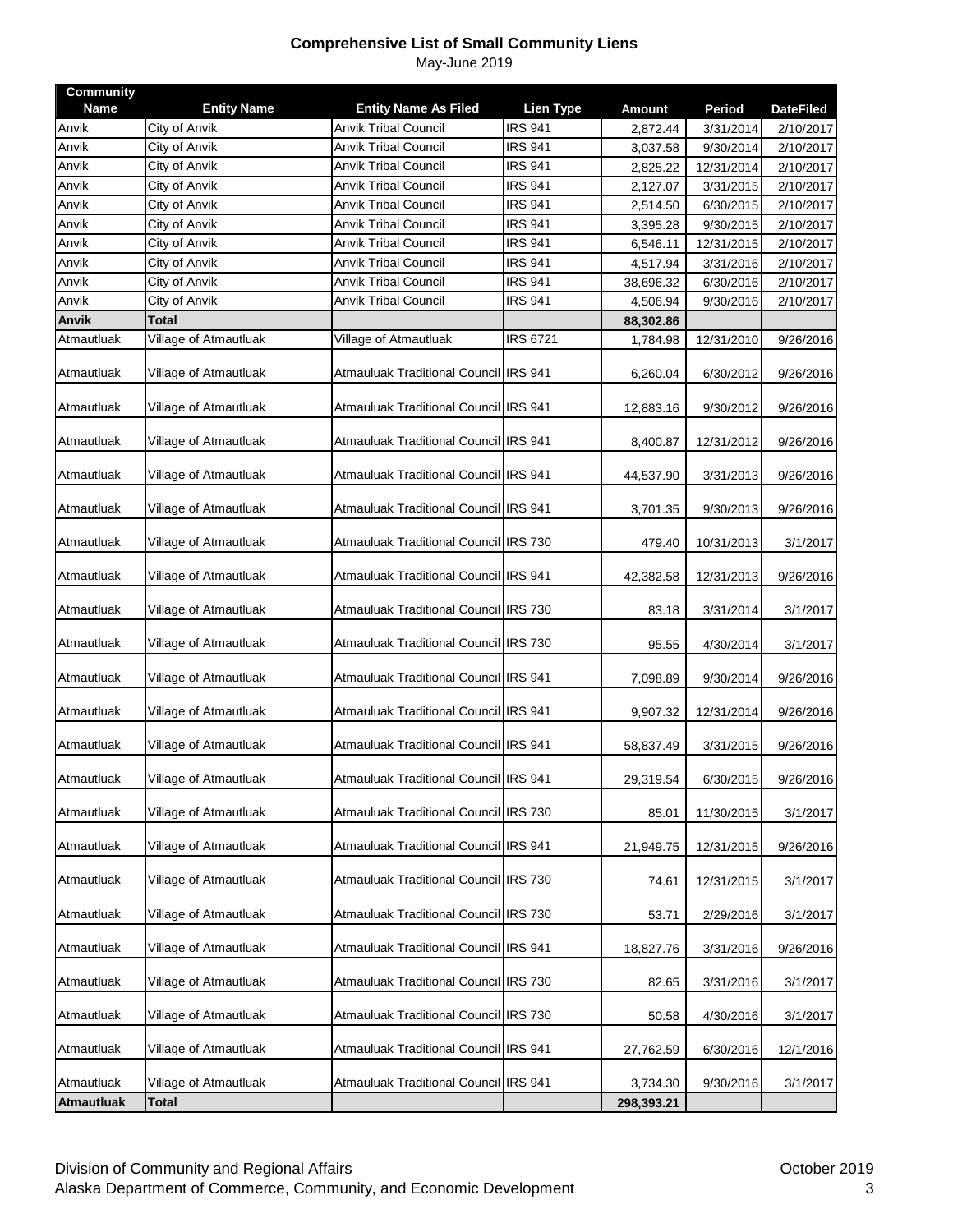| <b>Community</b><br><b>Name</b> | <b>Entity Name</b>               | <b>Entity Name As Filed</b>                | Lien Type                      | <b>Amount</b> | Period                 | <b>DateFiled</b> |
|---------------------------------|----------------------------------|--------------------------------------------|--------------------------------|---------------|------------------------|------------------|
|                                 |                                  |                                            | Alaska                         |               |                        |                  |
|                                 |                                  |                                            | Employment                     |               |                        |                  |
| <b>Brevig Mission</b>           | City of Brevig Mission           | City of Brevig Mission                     | <b>Security Tax</b>            | 2,717.57      | 2/27/2013              | 3/1/2013         |
| <b>Brevig</b><br><b>Mission</b> | Total                            |                                            |                                | 2,717.57      |                        |                  |
|                                 |                                  |                                            | Alaska                         |               |                        |                  |
|                                 |                                  |                                            | Employment                     |               |                        |                  |
| Chefornak                       | Village of Chefornak             | <b>Chefornak Traditional Council</b>       | <b>Security Tax</b>            | 1,046.64      | 6/30/2001              | 11/23/2001       |
|                                 |                                  |                                            | Alaska                         |               |                        |                  |
|                                 |                                  |                                            | Employment                     |               |                        |                  |
| Chefornak                       | Village of Chefornak             | Chefornak Traditional Council              | <b>Security Tax</b>            | 4,786.15      | 9/30/2002              | 2/15/2003        |
| Chefornak                       | Total                            |                                            |                                | 5,832.79      |                        |                  |
|                                 |                                  |                                            | Alaska<br>Employment           |               |                        |                  |
| Chevak                          | City of Chevak                   | Chevak City Council                        | Security Tax                   | 11,019.55     | 6/30/2007              | 10/10/2007       |
| Chevak                          | City of Chevak                   | Chevak City Council                        | <b>IRS 941</b>                 | 12,896.13     | 7/21/2014              | 6/18/2019        |
| Chevak                          | City of Chevak                   | Chevak City Council                        | <b>IRS 6721</b>                | 10,296.90     | 11/17/2014             | 6/18/2019        |
| Chevak                          | City of Chevak                   | Chevak City Council                        | <b>IRS 6721</b>                | 43,548.58     | 1/12/2015              | 6/18/2019        |
| Chevak                          | City of Chevak                   | Chevak City Council                        | <b>IRS 941</b>                 | 27,390.93     | 3/2/2015               | 6/18/2019        |
| Chevak                          | City of Chevak                   | Chevak City Council                        | <b>IRS 941</b>                 | 1,120.54      | 4/13/2015              | 6/18/2019        |
| Chevak                          | City of Chevak                   | <b>Chevak City Council</b>                 | <b>IRS 941</b>                 | 27,143.16     | 6/13/2016              | 6/18/2019        |
|                                 |                                  |                                            | Alaska                         |               |                        |                  |
|                                 |                                  |                                            | Employment                     |               |                        |                  |
| Chevak                          | City of Chevak                   | <b>Chevak City Council</b>                 | <b>Security Tax</b>            | 1,946.18      | 9/30/2016              | 3/13/2017        |
|                                 |                                  |                                            | Alaska                         |               |                        |                  |
|                                 |                                  |                                            | Employment                     |               |                        |                  |
| Chevak<br>Chevak                | City of Chevak<br>City of Chevak | Chevak City Council<br>Chevak City Council | Security Tax<br><b>IRS 941</b> | 2,178.55      | 12/31/2016<br>1/2/2017 | 6/26/2017        |
|                                 |                                  |                                            | Alaska                         | 27,162.44     |                        | 6/18/2019        |
|                                 |                                  |                                            | Employment                     |               |                        |                  |
| Chevak                          | City of Chevak                   | <b>Chevak City Council</b>                 | Security Tax                   | 1,876.89      | 3/31/2017              | 8/18/2017        |
| Chevak                          | City of Chevak                   | Chevak City Council                        | <b>IRS 941</b>                 | 31,244.96     | 4/3/2017               | 6/18/2019        |
| Chevak                          | City of Chevak                   | Chevak City Council                        | <b>IRS 941</b>                 | 26,621.53     | 7/10/2017              | 6/18/2019        |
| Chevak                          | City of Chevak                   | Chevak City Council                        | <b>IRS 941</b>                 | 26,875.14     | 11/6/2017              | 6/18/2019        |
| Chevak                          | City of Chevak                   | Chevak City Council                        | <b>IRS 941</b>                 | 29,790.01     | 12/25/2017             | 6/18/2019        |
| Chevak                          | City of Chevak                   | <b>Chevak City Council</b>                 | <b>IRS 941</b>                 | 31,507.36     | 2/26/2018              | 6/18/2019        |
| Chevak                          | City of Chevak                   | Chevak City Council                        | <b>IRS 941</b>                 | 26,774.36     | 2/26/2018              | 6/18/2019        |
| Chevak                          | City of Chevak                   | Chevak City Council                        | <b>IRS 941</b>                 | 22,487.82     | 3/5/2018               | 6/18/2019        |
| Chevak                          | City of Chevak                   | <b>Chevak City Council</b>                 | <b>IRS 941</b>                 | 28,928.74     | 3/5/2018               | 6/18/2019        |
| Chevak                          | City of Chevak                   | <b>Chevak City Council</b>                 | <b>IRS 941</b>                 | 25,321.20     | 3/26/2018              | 6/18/2019        |
| Chevak                          | City of Chevak                   | Chevak City Council                        | <b>IRS 941</b>                 | 33,215.17     | 4/9/2018               | 6/18/2019        |
| Chevak                          | City of Chevak                   | <b>Chevak City Council</b>                 | <b>IRS 730</b>                 | 58.05         | 7/16/2018              | 6/18/2019        |
| Chevak                          | City of Chevak                   | Chevak City Council                        | <b>IRS 730</b>                 | 106.60        | 7/16/2018              | 6/18/2019        |
| Chevak                          | City of Chevak                   | Chevak City Council                        | <b>IRS 730</b>                 | 74.11         | 7/16/2018              | 6/18/2019        |
| Chevak                          | City of Chevak                   | <b>Chevak City Council</b>                 | <b>IRS 730</b>                 | 64.48         | 7/16/2018              | 6/18/2019        |
| Chevak                          | City of Chevak                   | Chevak City Council                        | <b>IRS 730</b>                 | 113.63        | 7/16/2018              | 6/18/2019        |
| Chevak                          | City of Chevak                   | Chevak City Council                        | <b>IRS 730</b>                 | 49.52         | 7/16/2018              | 6/18/2019        |
| Chevak                          | City of Chevak                   | <b>Chevak City Council</b>                 | <b>IRS 730</b>                 | 52.98         | 7/16/2018              | 6/18/2019        |
| Chevak                          | City of Chevak                   | Chevak City Council                        | <b>IRS 730</b>                 | 90.87         | 7/16/2018              | 6/18/2019        |
| Chevak                          | City of Chevak                   | <b>Chevak City Council</b>                 | <b>IRS 730</b>                 | 58.11         | 7/16/2018              | 6/18/2019        |
| Chevak                          | City of Chevak                   | Chevak City Council                        | <b>IRS 730</b>                 | 71.46         | 7/16/2018              | 6/18/2019        |
| Chevak                          | City of Chevak                   | <b>Chevak City Council</b>                 | <b>IRS 730</b>                 | 54.11         | 7/16/2018              | 6/18/2019        |
| Chevak                          | City of Chevak                   | <b>Chevak City Council</b>                 | <b>IRS 730</b>                 | 58.39         | 7/16/2018              | 6/18/2019        |
| Chevak                          | City of Chevak                   | <b>Chevak City Council</b>                 | <b>IRS 730</b>                 | 90.73         | 7/16/2018              | 6/18/2019        |
| Chevak                          | City of Chevak                   | Chevak City Council                        | <b>IRS 730</b>                 | 92.91         | 7/16/2018              | 6/18/2019        |
| Chevak                          | City of Chevak                   | Chevak City Council                        | <b>IRS 730</b>                 | 53.14         | 7/16/2018              | 6/18/2019        |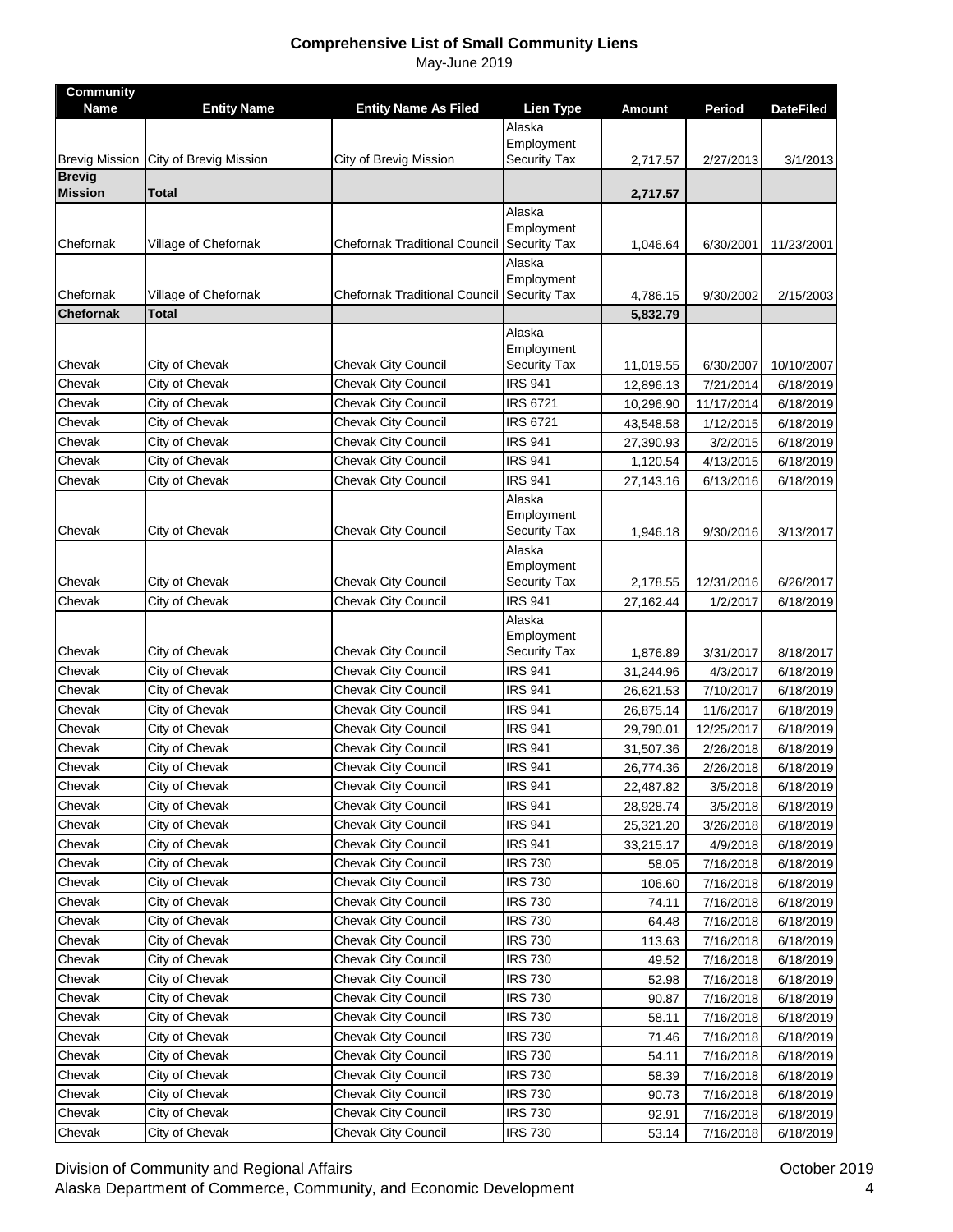| Chevak<br><b>IRS 730</b><br>City of Chevak<br><b>Chevak City Council</b><br>7/16/2018<br>6/18/2019<br>132.71<br><b>Chevak City Council</b><br><b>IRS 730</b><br>Chevak<br>City of Chevak<br>7/16/2018<br>6/18/2019<br>82.44<br>City of Chevak<br><b>Chevak City Council</b><br><b>IRS 730</b><br>Chevak<br>98.62<br>7/16/2018<br>6/18/2019<br><b>IRS 730</b><br>Chevak<br>City of Chevak<br>Chevak City Council<br>7/16/2018<br>186.91<br>6/18/2019<br>Chevak<br>City of Chevak<br>Chevak City Council<br><b>IRS 730</b><br>7/16/2018<br>6/18/2019<br>120.94<br><b>IRS 730</b><br>City of Chevak<br>Chevak City Council<br>Chevak<br>7/16/2018<br>6/18/2019<br>61.31<br>City of Chevak<br>Chevak City Council<br><b>IRS 730</b><br>Chevak<br>71.28<br>7/16/2018<br>6/18/2019<br><b>IRS 730</b><br>Chevak<br>City of Chevak<br><b>Chevak City Council</b><br>7/23/2018<br>255.93<br>6/18/2019<br><b>IRS 941</b><br>Chevak<br>City of Chevak<br><b>Chevak City Council</b><br>1,912.87<br>7/30/2018<br>6/18/2019<br>City of Chevak<br><b>Chevak City Council</b><br><b>IRS 730</b><br>Chevak<br>10/1/2018<br>6/18/2019<br>101.46<br>City of Chevak<br><b>Chevak City Council</b><br><b>IRS 941</b><br>Chevak<br>10/1/2018<br>3,049.91<br>6/18/2019<br>City of Chevak<br><b>Chevak City Council</b><br><b>IRS 941</b><br>Chevak<br>1,827.56<br>1/14/2019<br>6/18/2019<br>City of Chevak<br><b>Chevak City Council</b><br><b>IRS 941</b><br>Chevak<br>21,227.13<br>4/1/2019<br>6/18/2019<br>Chevak<br>Total<br>479,564.30<br>City of Dillingham<br>Dillingham<br>City of Dillingham<br><b>Final Judgment</b><br>70,000.00<br>10/27/2009<br>11/3/2009<br><b>Dillingham</b><br>Total<br>70,000.00<br>Alaska<br>Dot Lake<br>Employment<br>Village of Dot Lake<br>Village of Dot Lake<br>Security Tax<br>Village<br>6,670.57<br>9/30/2014<br>1/9/2015<br>Alaska<br>Dot Lake<br>Employment<br>Security Tax<br>Village of Dot Lake<br>Village of Dot Lake<br>Village<br>12/31/2014<br>4/9/2015<br>7,008.94<br>Alaska<br>Employment<br>Village of Dot Lake<br>Village of Dot Lake<br><b>Security Tax</b><br>Village<br>8,002.02<br>3/31/2015<br>7/8/2015<br>Alaska<br>Dot Lake<br>Employment<br>Village of Dot Lake<br>Village of Dot Lake<br>Security Tax<br>Village<br>6/30/2015<br>8,799.67<br>10/2/2015<br>Alaska<br>Dot Lake<br>Employment<br>Village of Dot Lake<br>Village of Dot Lake<br><b>Security Tax</b><br>Village<br>9/30/2015<br>1/13/2016<br>9,268.32<br>Alaska<br>Dot Lake<br>Employment<br>Village of Dot Lake<br>Security Tax<br>Village<br>Village of Dot Lake<br>10,202.20<br>12/31/2015<br>4/6/2016<br>Alaska<br>Dot Lake<br>Employment<br>Village of Dot Lake<br>Village of Dot Lake<br>Security Tax<br>Village<br>11,611.09<br>3/31/2016<br>7/8/2016<br>Alaska<br>Employment<br>Village<br>Village of Dot Lake<br>Village of Dot Lake<br><b>Security Tax</b><br>6/30/2016<br>10/6/2016<br>12,103.35<br>Alaska<br>Dot Lake<br>Employment<br>Village<br>Village of Dot Lake<br>Village of Dot Lake<br>Security Tax<br>14,045.33<br>9/30/2016<br>1/12/2017<br>Alaska<br>Dot Lake<br>Employment<br>Village<br>Village of Dot Lake<br>Village of Dot Lake<br>Security Tax<br>5/25/2017<br>1,753.17<br>12/31/2016<br><b>Dot Lake</b><br>Village<br>Total<br>89,464.66<br>City of Elim<br>City of Elim<br><b>IRS 941</b><br>2,834.64<br>3/31/2014<br>2/1/2017<br><b>IRS 941</b><br>City of Elim<br>City of Elim<br>1,358.41<br>12/31/2014<br>2/1/2017<br><b>IRS 941</b><br>City of Elim<br>City of Elim<br>1,404.96<br>3/31/2015<br>2/1/2017<br><b>IRS 941</b><br>City of Elim<br>6/30/2015<br>City of Elim<br>1,230.43<br>2/1/2017<br><b>IRS 941</b><br>City of Elim<br>City of Elim<br>9/30/2015<br>7,775.82<br>2/1/2017<br><b>IRS 941</b><br>City of Elim<br>City of Elim<br>12/31/2015<br>2/1/2017<br>22,483.41<br><b>IRS 941</b><br>City of Elim<br>City of Elim<br>1,167.98<br>3/31/2016<br>2/1/2017<br><b>IRS 941</b><br>City of Elim<br>City of Elim<br>23,405.80<br>6/30/2016<br>2/1/2017<br><b>IRS 941</b><br>City of Elim<br>City of Elim<br>1,833.39<br>9/30/2016<br>3/31/2017 | <b>Community</b> |                    |                             |                  |               |        |                  |
|--------------------------------------------------------------------------------------------------------------------------------------------------------------------------------------------------------------------------------------------------------------------------------------------------------------------------------------------------------------------------------------------------------------------------------------------------------------------------------------------------------------------------------------------------------------------------------------------------------------------------------------------------------------------------------------------------------------------------------------------------------------------------------------------------------------------------------------------------------------------------------------------------------------------------------------------------------------------------------------------------------------------------------------------------------------------------------------------------------------------------------------------------------------------------------------------------------------------------------------------------------------------------------------------------------------------------------------------------------------------------------------------------------------------------------------------------------------------------------------------------------------------------------------------------------------------------------------------------------------------------------------------------------------------------------------------------------------------------------------------------------------------------------------------------------------------------------------------------------------------------------------------------------------------------------------------------------------------------------------------------------------------------------------------------------------------------------------------------------------------------------------------------------------------------------------------------------------------------------------------------------------------------------------------------------------------------------------------------------------------------------------------------------------------------------------------------------------------------------------------------------------------------------------------------------------------------------------------------------------------------------------------------------------------------------------------------------------------------------------------------------------------------------------------------------------------------------------------------------------------------------------------------------------------------------------------------------------------------------------------------------------------------------------------------------------------------------------------------------------------------------------------------------------------------------------------------------------------------------------------------------------------------------------------------------------------------------------------------------------------------------------------------------------------------------------------------------------------------------------------------------------------------------------------------------------------------------------------------------------------------------------------------------------------------------------------------------------------------------------------------------------------------------------------------------------------------------------------------------------------------------------------------------------------------------------------------------------------------------------------------------------------------------------------------------------------------------------------------|------------------|--------------------|-----------------------------|------------------|---------------|--------|------------------|
|                                                                                                                                                                                                                                                                                                                                                                                                                                                                                                                                                                                                                                                                                                                                                                                                                                                                                                                                                                                                                                                                                                                                                                                                                                                                                                                                                                                                                                                                                                                                                                                                                                                                                                                                                                                                                                                                                                                                                                                                                                                                                                                                                                                                                                                                                                                                                                                                                                                                                                                                                                                                                                                                                                                                                                                                                                                                                                                                                                                                                                                                                                                                                                                                                                                                                                                                                                                                                                                                                                                                                                                                                                                                                                                                                                                                                                                                                                                                                                                                                                                                                                  | <b>Name</b>      | <b>Entity Name</b> | <b>Entity Name As Filed</b> | <b>Lien Type</b> | <b>Amount</b> | Period | <b>DateFiled</b> |
|                                                                                                                                                                                                                                                                                                                                                                                                                                                                                                                                                                                                                                                                                                                                                                                                                                                                                                                                                                                                                                                                                                                                                                                                                                                                                                                                                                                                                                                                                                                                                                                                                                                                                                                                                                                                                                                                                                                                                                                                                                                                                                                                                                                                                                                                                                                                                                                                                                                                                                                                                                                                                                                                                                                                                                                                                                                                                                                                                                                                                                                                                                                                                                                                                                                                                                                                                                                                                                                                                                                                                                                                                                                                                                                                                                                                                                                                                                                                                                                                                                                                                                  |                  |                    |                             |                  |               |        |                  |
|                                                                                                                                                                                                                                                                                                                                                                                                                                                                                                                                                                                                                                                                                                                                                                                                                                                                                                                                                                                                                                                                                                                                                                                                                                                                                                                                                                                                                                                                                                                                                                                                                                                                                                                                                                                                                                                                                                                                                                                                                                                                                                                                                                                                                                                                                                                                                                                                                                                                                                                                                                                                                                                                                                                                                                                                                                                                                                                                                                                                                                                                                                                                                                                                                                                                                                                                                                                                                                                                                                                                                                                                                                                                                                                                                                                                                                                                                                                                                                                                                                                                                                  |                  |                    |                             |                  |               |        |                  |
|                                                                                                                                                                                                                                                                                                                                                                                                                                                                                                                                                                                                                                                                                                                                                                                                                                                                                                                                                                                                                                                                                                                                                                                                                                                                                                                                                                                                                                                                                                                                                                                                                                                                                                                                                                                                                                                                                                                                                                                                                                                                                                                                                                                                                                                                                                                                                                                                                                                                                                                                                                                                                                                                                                                                                                                                                                                                                                                                                                                                                                                                                                                                                                                                                                                                                                                                                                                                                                                                                                                                                                                                                                                                                                                                                                                                                                                                                                                                                                                                                                                                                                  |                  |                    |                             |                  |               |        |                  |
|                                                                                                                                                                                                                                                                                                                                                                                                                                                                                                                                                                                                                                                                                                                                                                                                                                                                                                                                                                                                                                                                                                                                                                                                                                                                                                                                                                                                                                                                                                                                                                                                                                                                                                                                                                                                                                                                                                                                                                                                                                                                                                                                                                                                                                                                                                                                                                                                                                                                                                                                                                                                                                                                                                                                                                                                                                                                                                                                                                                                                                                                                                                                                                                                                                                                                                                                                                                                                                                                                                                                                                                                                                                                                                                                                                                                                                                                                                                                                                                                                                                                                                  |                  |                    |                             |                  |               |        |                  |
|                                                                                                                                                                                                                                                                                                                                                                                                                                                                                                                                                                                                                                                                                                                                                                                                                                                                                                                                                                                                                                                                                                                                                                                                                                                                                                                                                                                                                                                                                                                                                                                                                                                                                                                                                                                                                                                                                                                                                                                                                                                                                                                                                                                                                                                                                                                                                                                                                                                                                                                                                                                                                                                                                                                                                                                                                                                                                                                                                                                                                                                                                                                                                                                                                                                                                                                                                                                                                                                                                                                                                                                                                                                                                                                                                                                                                                                                                                                                                                                                                                                                                                  |                  |                    |                             |                  |               |        |                  |
|                                                                                                                                                                                                                                                                                                                                                                                                                                                                                                                                                                                                                                                                                                                                                                                                                                                                                                                                                                                                                                                                                                                                                                                                                                                                                                                                                                                                                                                                                                                                                                                                                                                                                                                                                                                                                                                                                                                                                                                                                                                                                                                                                                                                                                                                                                                                                                                                                                                                                                                                                                                                                                                                                                                                                                                                                                                                                                                                                                                                                                                                                                                                                                                                                                                                                                                                                                                                                                                                                                                                                                                                                                                                                                                                                                                                                                                                                                                                                                                                                                                                                                  |                  |                    |                             |                  |               |        |                  |
|                                                                                                                                                                                                                                                                                                                                                                                                                                                                                                                                                                                                                                                                                                                                                                                                                                                                                                                                                                                                                                                                                                                                                                                                                                                                                                                                                                                                                                                                                                                                                                                                                                                                                                                                                                                                                                                                                                                                                                                                                                                                                                                                                                                                                                                                                                                                                                                                                                                                                                                                                                                                                                                                                                                                                                                                                                                                                                                                                                                                                                                                                                                                                                                                                                                                                                                                                                                                                                                                                                                                                                                                                                                                                                                                                                                                                                                                                                                                                                                                                                                                                                  |                  |                    |                             |                  |               |        |                  |
|                                                                                                                                                                                                                                                                                                                                                                                                                                                                                                                                                                                                                                                                                                                                                                                                                                                                                                                                                                                                                                                                                                                                                                                                                                                                                                                                                                                                                                                                                                                                                                                                                                                                                                                                                                                                                                                                                                                                                                                                                                                                                                                                                                                                                                                                                                                                                                                                                                                                                                                                                                                                                                                                                                                                                                                                                                                                                                                                                                                                                                                                                                                                                                                                                                                                                                                                                                                                                                                                                                                                                                                                                                                                                                                                                                                                                                                                                                                                                                                                                                                                                                  |                  |                    |                             |                  |               |        |                  |
|                                                                                                                                                                                                                                                                                                                                                                                                                                                                                                                                                                                                                                                                                                                                                                                                                                                                                                                                                                                                                                                                                                                                                                                                                                                                                                                                                                                                                                                                                                                                                                                                                                                                                                                                                                                                                                                                                                                                                                                                                                                                                                                                                                                                                                                                                                                                                                                                                                                                                                                                                                                                                                                                                                                                                                                                                                                                                                                                                                                                                                                                                                                                                                                                                                                                                                                                                                                                                                                                                                                                                                                                                                                                                                                                                                                                                                                                                                                                                                                                                                                                                                  |                  |                    |                             |                  |               |        |                  |
|                                                                                                                                                                                                                                                                                                                                                                                                                                                                                                                                                                                                                                                                                                                                                                                                                                                                                                                                                                                                                                                                                                                                                                                                                                                                                                                                                                                                                                                                                                                                                                                                                                                                                                                                                                                                                                                                                                                                                                                                                                                                                                                                                                                                                                                                                                                                                                                                                                                                                                                                                                                                                                                                                                                                                                                                                                                                                                                                                                                                                                                                                                                                                                                                                                                                                                                                                                                                                                                                                                                                                                                                                                                                                                                                                                                                                                                                                                                                                                                                                                                                                                  |                  |                    |                             |                  |               |        |                  |
|                                                                                                                                                                                                                                                                                                                                                                                                                                                                                                                                                                                                                                                                                                                                                                                                                                                                                                                                                                                                                                                                                                                                                                                                                                                                                                                                                                                                                                                                                                                                                                                                                                                                                                                                                                                                                                                                                                                                                                                                                                                                                                                                                                                                                                                                                                                                                                                                                                                                                                                                                                                                                                                                                                                                                                                                                                                                                                                                                                                                                                                                                                                                                                                                                                                                                                                                                                                                                                                                                                                                                                                                                                                                                                                                                                                                                                                                                                                                                                                                                                                                                                  |                  |                    |                             |                  |               |        |                  |
|                                                                                                                                                                                                                                                                                                                                                                                                                                                                                                                                                                                                                                                                                                                                                                                                                                                                                                                                                                                                                                                                                                                                                                                                                                                                                                                                                                                                                                                                                                                                                                                                                                                                                                                                                                                                                                                                                                                                                                                                                                                                                                                                                                                                                                                                                                                                                                                                                                                                                                                                                                                                                                                                                                                                                                                                                                                                                                                                                                                                                                                                                                                                                                                                                                                                                                                                                                                                                                                                                                                                                                                                                                                                                                                                                                                                                                                                                                                                                                                                                                                                                                  |                  |                    |                             |                  |               |        |                  |
|                                                                                                                                                                                                                                                                                                                                                                                                                                                                                                                                                                                                                                                                                                                                                                                                                                                                                                                                                                                                                                                                                                                                                                                                                                                                                                                                                                                                                                                                                                                                                                                                                                                                                                                                                                                                                                                                                                                                                                                                                                                                                                                                                                                                                                                                                                                                                                                                                                                                                                                                                                                                                                                                                                                                                                                                                                                                                                                                                                                                                                                                                                                                                                                                                                                                                                                                                                                                                                                                                                                                                                                                                                                                                                                                                                                                                                                                                                                                                                                                                                                                                                  |                  |                    |                             |                  |               |        |                  |
|                                                                                                                                                                                                                                                                                                                                                                                                                                                                                                                                                                                                                                                                                                                                                                                                                                                                                                                                                                                                                                                                                                                                                                                                                                                                                                                                                                                                                                                                                                                                                                                                                                                                                                                                                                                                                                                                                                                                                                                                                                                                                                                                                                                                                                                                                                                                                                                                                                                                                                                                                                                                                                                                                                                                                                                                                                                                                                                                                                                                                                                                                                                                                                                                                                                                                                                                                                                                                                                                                                                                                                                                                                                                                                                                                                                                                                                                                                                                                                                                                                                                                                  |                  |                    |                             |                  |               |        |                  |
|                                                                                                                                                                                                                                                                                                                                                                                                                                                                                                                                                                                                                                                                                                                                                                                                                                                                                                                                                                                                                                                                                                                                                                                                                                                                                                                                                                                                                                                                                                                                                                                                                                                                                                                                                                                                                                                                                                                                                                                                                                                                                                                                                                                                                                                                                                                                                                                                                                                                                                                                                                                                                                                                                                                                                                                                                                                                                                                                                                                                                                                                                                                                                                                                                                                                                                                                                                                                                                                                                                                                                                                                                                                                                                                                                                                                                                                                                                                                                                                                                                                                                                  |                  |                    |                             |                  |               |        |                  |
|                                                                                                                                                                                                                                                                                                                                                                                                                                                                                                                                                                                                                                                                                                                                                                                                                                                                                                                                                                                                                                                                                                                                                                                                                                                                                                                                                                                                                                                                                                                                                                                                                                                                                                                                                                                                                                                                                                                                                                                                                                                                                                                                                                                                                                                                                                                                                                                                                                                                                                                                                                                                                                                                                                                                                                                                                                                                                                                                                                                                                                                                                                                                                                                                                                                                                                                                                                                                                                                                                                                                                                                                                                                                                                                                                                                                                                                                                                                                                                                                                                                                                                  |                  |                    |                             |                  |               |        |                  |
|                                                                                                                                                                                                                                                                                                                                                                                                                                                                                                                                                                                                                                                                                                                                                                                                                                                                                                                                                                                                                                                                                                                                                                                                                                                                                                                                                                                                                                                                                                                                                                                                                                                                                                                                                                                                                                                                                                                                                                                                                                                                                                                                                                                                                                                                                                                                                                                                                                                                                                                                                                                                                                                                                                                                                                                                                                                                                                                                                                                                                                                                                                                                                                                                                                                                                                                                                                                                                                                                                                                                                                                                                                                                                                                                                                                                                                                                                                                                                                                                                                                                                                  |                  |                    |                             |                  |               |        |                  |
|                                                                                                                                                                                                                                                                                                                                                                                                                                                                                                                                                                                                                                                                                                                                                                                                                                                                                                                                                                                                                                                                                                                                                                                                                                                                                                                                                                                                                                                                                                                                                                                                                                                                                                                                                                                                                                                                                                                                                                                                                                                                                                                                                                                                                                                                                                                                                                                                                                                                                                                                                                                                                                                                                                                                                                                                                                                                                                                                                                                                                                                                                                                                                                                                                                                                                                                                                                                                                                                                                                                                                                                                                                                                                                                                                                                                                                                                                                                                                                                                                                                                                                  |                  |                    |                             |                  |               |        |                  |
|                                                                                                                                                                                                                                                                                                                                                                                                                                                                                                                                                                                                                                                                                                                                                                                                                                                                                                                                                                                                                                                                                                                                                                                                                                                                                                                                                                                                                                                                                                                                                                                                                                                                                                                                                                                                                                                                                                                                                                                                                                                                                                                                                                                                                                                                                                                                                                                                                                                                                                                                                                                                                                                                                                                                                                                                                                                                                                                                                                                                                                                                                                                                                                                                                                                                                                                                                                                                                                                                                                                                                                                                                                                                                                                                                                                                                                                                                                                                                                                                                                                                                                  |                  |                    |                             |                  |               |        |                  |
|                                                                                                                                                                                                                                                                                                                                                                                                                                                                                                                                                                                                                                                                                                                                                                                                                                                                                                                                                                                                                                                                                                                                                                                                                                                                                                                                                                                                                                                                                                                                                                                                                                                                                                                                                                                                                                                                                                                                                                                                                                                                                                                                                                                                                                                                                                                                                                                                                                                                                                                                                                                                                                                                                                                                                                                                                                                                                                                                                                                                                                                                                                                                                                                                                                                                                                                                                                                                                                                                                                                                                                                                                                                                                                                                                                                                                                                                                                                                                                                                                                                                                                  |                  |                    |                             |                  |               |        |                  |
|                                                                                                                                                                                                                                                                                                                                                                                                                                                                                                                                                                                                                                                                                                                                                                                                                                                                                                                                                                                                                                                                                                                                                                                                                                                                                                                                                                                                                                                                                                                                                                                                                                                                                                                                                                                                                                                                                                                                                                                                                                                                                                                                                                                                                                                                                                                                                                                                                                                                                                                                                                                                                                                                                                                                                                                                                                                                                                                                                                                                                                                                                                                                                                                                                                                                                                                                                                                                                                                                                                                                                                                                                                                                                                                                                                                                                                                                                                                                                                                                                                                                                                  |                  |                    |                             |                  |               |        |                  |
|                                                                                                                                                                                                                                                                                                                                                                                                                                                                                                                                                                                                                                                                                                                                                                                                                                                                                                                                                                                                                                                                                                                                                                                                                                                                                                                                                                                                                                                                                                                                                                                                                                                                                                                                                                                                                                                                                                                                                                                                                                                                                                                                                                                                                                                                                                                                                                                                                                                                                                                                                                                                                                                                                                                                                                                                                                                                                                                                                                                                                                                                                                                                                                                                                                                                                                                                                                                                                                                                                                                                                                                                                                                                                                                                                                                                                                                                                                                                                                                                                                                                                                  |                  |                    |                             |                  |               |        |                  |
|                                                                                                                                                                                                                                                                                                                                                                                                                                                                                                                                                                                                                                                                                                                                                                                                                                                                                                                                                                                                                                                                                                                                                                                                                                                                                                                                                                                                                                                                                                                                                                                                                                                                                                                                                                                                                                                                                                                                                                                                                                                                                                                                                                                                                                                                                                                                                                                                                                                                                                                                                                                                                                                                                                                                                                                                                                                                                                                                                                                                                                                                                                                                                                                                                                                                                                                                                                                                                                                                                                                                                                                                                                                                                                                                                                                                                                                                                                                                                                                                                                                                                                  | Dot Lake         |                    |                             |                  |               |        |                  |
|                                                                                                                                                                                                                                                                                                                                                                                                                                                                                                                                                                                                                                                                                                                                                                                                                                                                                                                                                                                                                                                                                                                                                                                                                                                                                                                                                                                                                                                                                                                                                                                                                                                                                                                                                                                                                                                                                                                                                                                                                                                                                                                                                                                                                                                                                                                                                                                                                                                                                                                                                                                                                                                                                                                                                                                                                                                                                                                                                                                                                                                                                                                                                                                                                                                                                                                                                                                                                                                                                                                                                                                                                                                                                                                                                                                                                                                                                                                                                                                                                                                                                                  |                  |                    |                             |                  |               |        |                  |
|                                                                                                                                                                                                                                                                                                                                                                                                                                                                                                                                                                                                                                                                                                                                                                                                                                                                                                                                                                                                                                                                                                                                                                                                                                                                                                                                                                                                                                                                                                                                                                                                                                                                                                                                                                                                                                                                                                                                                                                                                                                                                                                                                                                                                                                                                                                                                                                                                                                                                                                                                                                                                                                                                                                                                                                                                                                                                                                                                                                                                                                                                                                                                                                                                                                                                                                                                                                                                                                                                                                                                                                                                                                                                                                                                                                                                                                                                                                                                                                                                                                                                                  |                  |                    |                             |                  |               |        |                  |
|                                                                                                                                                                                                                                                                                                                                                                                                                                                                                                                                                                                                                                                                                                                                                                                                                                                                                                                                                                                                                                                                                                                                                                                                                                                                                                                                                                                                                                                                                                                                                                                                                                                                                                                                                                                                                                                                                                                                                                                                                                                                                                                                                                                                                                                                                                                                                                                                                                                                                                                                                                                                                                                                                                                                                                                                                                                                                                                                                                                                                                                                                                                                                                                                                                                                                                                                                                                                                                                                                                                                                                                                                                                                                                                                                                                                                                                                                                                                                                                                                                                                                                  |                  |                    |                             |                  |               |        |                  |
|                                                                                                                                                                                                                                                                                                                                                                                                                                                                                                                                                                                                                                                                                                                                                                                                                                                                                                                                                                                                                                                                                                                                                                                                                                                                                                                                                                                                                                                                                                                                                                                                                                                                                                                                                                                                                                                                                                                                                                                                                                                                                                                                                                                                                                                                                                                                                                                                                                                                                                                                                                                                                                                                                                                                                                                                                                                                                                                                                                                                                                                                                                                                                                                                                                                                                                                                                                                                                                                                                                                                                                                                                                                                                                                                                                                                                                                                                                                                                                                                                                                                                                  |                  |                    |                             |                  |               |        |                  |
|                                                                                                                                                                                                                                                                                                                                                                                                                                                                                                                                                                                                                                                                                                                                                                                                                                                                                                                                                                                                                                                                                                                                                                                                                                                                                                                                                                                                                                                                                                                                                                                                                                                                                                                                                                                                                                                                                                                                                                                                                                                                                                                                                                                                                                                                                                                                                                                                                                                                                                                                                                                                                                                                                                                                                                                                                                                                                                                                                                                                                                                                                                                                                                                                                                                                                                                                                                                                                                                                                                                                                                                                                                                                                                                                                                                                                                                                                                                                                                                                                                                                                                  |                  |                    |                             |                  |               |        |                  |
|                                                                                                                                                                                                                                                                                                                                                                                                                                                                                                                                                                                                                                                                                                                                                                                                                                                                                                                                                                                                                                                                                                                                                                                                                                                                                                                                                                                                                                                                                                                                                                                                                                                                                                                                                                                                                                                                                                                                                                                                                                                                                                                                                                                                                                                                                                                                                                                                                                                                                                                                                                                                                                                                                                                                                                                                                                                                                                                                                                                                                                                                                                                                                                                                                                                                                                                                                                                                                                                                                                                                                                                                                                                                                                                                                                                                                                                                                                                                                                                                                                                                                                  |                  |                    |                             |                  |               |        |                  |
|                                                                                                                                                                                                                                                                                                                                                                                                                                                                                                                                                                                                                                                                                                                                                                                                                                                                                                                                                                                                                                                                                                                                                                                                                                                                                                                                                                                                                                                                                                                                                                                                                                                                                                                                                                                                                                                                                                                                                                                                                                                                                                                                                                                                                                                                                                                                                                                                                                                                                                                                                                                                                                                                                                                                                                                                                                                                                                                                                                                                                                                                                                                                                                                                                                                                                                                                                                                                                                                                                                                                                                                                                                                                                                                                                                                                                                                                                                                                                                                                                                                                                                  |                  |                    |                             |                  |               |        |                  |
|                                                                                                                                                                                                                                                                                                                                                                                                                                                                                                                                                                                                                                                                                                                                                                                                                                                                                                                                                                                                                                                                                                                                                                                                                                                                                                                                                                                                                                                                                                                                                                                                                                                                                                                                                                                                                                                                                                                                                                                                                                                                                                                                                                                                                                                                                                                                                                                                                                                                                                                                                                                                                                                                                                                                                                                                                                                                                                                                                                                                                                                                                                                                                                                                                                                                                                                                                                                                                                                                                                                                                                                                                                                                                                                                                                                                                                                                                                                                                                                                                                                                                                  |                  |                    |                             |                  |               |        |                  |
|                                                                                                                                                                                                                                                                                                                                                                                                                                                                                                                                                                                                                                                                                                                                                                                                                                                                                                                                                                                                                                                                                                                                                                                                                                                                                                                                                                                                                                                                                                                                                                                                                                                                                                                                                                                                                                                                                                                                                                                                                                                                                                                                                                                                                                                                                                                                                                                                                                                                                                                                                                                                                                                                                                                                                                                                                                                                                                                                                                                                                                                                                                                                                                                                                                                                                                                                                                                                                                                                                                                                                                                                                                                                                                                                                                                                                                                                                                                                                                                                                                                                                                  |                  |                    |                             |                  |               |        |                  |
|                                                                                                                                                                                                                                                                                                                                                                                                                                                                                                                                                                                                                                                                                                                                                                                                                                                                                                                                                                                                                                                                                                                                                                                                                                                                                                                                                                                                                                                                                                                                                                                                                                                                                                                                                                                                                                                                                                                                                                                                                                                                                                                                                                                                                                                                                                                                                                                                                                                                                                                                                                                                                                                                                                                                                                                                                                                                                                                                                                                                                                                                                                                                                                                                                                                                                                                                                                                                                                                                                                                                                                                                                                                                                                                                                                                                                                                                                                                                                                                                                                                                                                  |                  |                    |                             |                  |               |        |                  |
|                                                                                                                                                                                                                                                                                                                                                                                                                                                                                                                                                                                                                                                                                                                                                                                                                                                                                                                                                                                                                                                                                                                                                                                                                                                                                                                                                                                                                                                                                                                                                                                                                                                                                                                                                                                                                                                                                                                                                                                                                                                                                                                                                                                                                                                                                                                                                                                                                                                                                                                                                                                                                                                                                                                                                                                                                                                                                                                                                                                                                                                                                                                                                                                                                                                                                                                                                                                                                                                                                                                                                                                                                                                                                                                                                                                                                                                                                                                                                                                                                                                                                                  |                  |                    |                             |                  |               |        |                  |
|                                                                                                                                                                                                                                                                                                                                                                                                                                                                                                                                                                                                                                                                                                                                                                                                                                                                                                                                                                                                                                                                                                                                                                                                                                                                                                                                                                                                                                                                                                                                                                                                                                                                                                                                                                                                                                                                                                                                                                                                                                                                                                                                                                                                                                                                                                                                                                                                                                                                                                                                                                                                                                                                                                                                                                                                                                                                                                                                                                                                                                                                                                                                                                                                                                                                                                                                                                                                                                                                                                                                                                                                                                                                                                                                                                                                                                                                                                                                                                                                                                                                                                  |                  |                    |                             |                  |               |        |                  |
|                                                                                                                                                                                                                                                                                                                                                                                                                                                                                                                                                                                                                                                                                                                                                                                                                                                                                                                                                                                                                                                                                                                                                                                                                                                                                                                                                                                                                                                                                                                                                                                                                                                                                                                                                                                                                                                                                                                                                                                                                                                                                                                                                                                                                                                                                                                                                                                                                                                                                                                                                                                                                                                                                                                                                                                                                                                                                                                                                                                                                                                                                                                                                                                                                                                                                                                                                                                                                                                                                                                                                                                                                                                                                                                                                                                                                                                                                                                                                                                                                                                                                                  | Dot Lake         |                    |                             |                  |               |        |                  |
|                                                                                                                                                                                                                                                                                                                                                                                                                                                                                                                                                                                                                                                                                                                                                                                                                                                                                                                                                                                                                                                                                                                                                                                                                                                                                                                                                                                                                                                                                                                                                                                                                                                                                                                                                                                                                                                                                                                                                                                                                                                                                                                                                                                                                                                                                                                                                                                                                                                                                                                                                                                                                                                                                                                                                                                                                                                                                                                                                                                                                                                                                                                                                                                                                                                                                                                                                                                                                                                                                                                                                                                                                                                                                                                                                                                                                                                                                                                                                                                                                                                                                                  |                  |                    |                             |                  |               |        |                  |
|                                                                                                                                                                                                                                                                                                                                                                                                                                                                                                                                                                                                                                                                                                                                                                                                                                                                                                                                                                                                                                                                                                                                                                                                                                                                                                                                                                                                                                                                                                                                                                                                                                                                                                                                                                                                                                                                                                                                                                                                                                                                                                                                                                                                                                                                                                                                                                                                                                                                                                                                                                                                                                                                                                                                                                                                                                                                                                                                                                                                                                                                                                                                                                                                                                                                                                                                                                                                                                                                                                                                                                                                                                                                                                                                                                                                                                                                                                                                                                                                                                                                                                  |                  |                    |                             |                  |               |        |                  |
|                                                                                                                                                                                                                                                                                                                                                                                                                                                                                                                                                                                                                                                                                                                                                                                                                                                                                                                                                                                                                                                                                                                                                                                                                                                                                                                                                                                                                                                                                                                                                                                                                                                                                                                                                                                                                                                                                                                                                                                                                                                                                                                                                                                                                                                                                                                                                                                                                                                                                                                                                                                                                                                                                                                                                                                                                                                                                                                                                                                                                                                                                                                                                                                                                                                                                                                                                                                                                                                                                                                                                                                                                                                                                                                                                                                                                                                                                                                                                                                                                                                                                                  |                  |                    |                             |                  |               |        |                  |
|                                                                                                                                                                                                                                                                                                                                                                                                                                                                                                                                                                                                                                                                                                                                                                                                                                                                                                                                                                                                                                                                                                                                                                                                                                                                                                                                                                                                                                                                                                                                                                                                                                                                                                                                                                                                                                                                                                                                                                                                                                                                                                                                                                                                                                                                                                                                                                                                                                                                                                                                                                                                                                                                                                                                                                                                                                                                                                                                                                                                                                                                                                                                                                                                                                                                                                                                                                                                                                                                                                                                                                                                                                                                                                                                                                                                                                                                                                                                                                                                                                                                                                  |                  |                    |                             |                  |               |        |                  |
|                                                                                                                                                                                                                                                                                                                                                                                                                                                                                                                                                                                                                                                                                                                                                                                                                                                                                                                                                                                                                                                                                                                                                                                                                                                                                                                                                                                                                                                                                                                                                                                                                                                                                                                                                                                                                                                                                                                                                                                                                                                                                                                                                                                                                                                                                                                                                                                                                                                                                                                                                                                                                                                                                                                                                                                                                                                                                                                                                                                                                                                                                                                                                                                                                                                                                                                                                                                                                                                                                                                                                                                                                                                                                                                                                                                                                                                                                                                                                                                                                                                                                                  |                  |                    |                             |                  |               |        |                  |
|                                                                                                                                                                                                                                                                                                                                                                                                                                                                                                                                                                                                                                                                                                                                                                                                                                                                                                                                                                                                                                                                                                                                                                                                                                                                                                                                                                                                                                                                                                                                                                                                                                                                                                                                                                                                                                                                                                                                                                                                                                                                                                                                                                                                                                                                                                                                                                                                                                                                                                                                                                                                                                                                                                                                                                                                                                                                                                                                                                                                                                                                                                                                                                                                                                                                                                                                                                                                                                                                                                                                                                                                                                                                                                                                                                                                                                                                                                                                                                                                                                                                                                  |                  |                    |                             |                  |               |        |                  |
|                                                                                                                                                                                                                                                                                                                                                                                                                                                                                                                                                                                                                                                                                                                                                                                                                                                                                                                                                                                                                                                                                                                                                                                                                                                                                                                                                                                                                                                                                                                                                                                                                                                                                                                                                                                                                                                                                                                                                                                                                                                                                                                                                                                                                                                                                                                                                                                                                                                                                                                                                                                                                                                                                                                                                                                                                                                                                                                                                                                                                                                                                                                                                                                                                                                                                                                                                                                                                                                                                                                                                                                                                                                                                                                                                                                                                                                                                                                                                                                                                                                                                                  |                  |                    |                             |                  |               |        |                  |
|                                                                                                                                                                                                                                                                                                                                                                                                                                                                                                                                                                                                                                                                                                                                                                                                                                                                                                                                                                                                                                                                                                                                                                                                                                                                                                                                                                                                                                                                                                                                                                                                                                                                                                                                                                                                                                                                                                                                                                                                                                                                                                                                                                                                                                                                                                                                                                                                                                                                                                                                                                                                                                                                                                                                                                                                                                                                                                                                                                                                                                                                                                                                                                                                                                                                                                                                                                                                                                                                                                                                                                                                                                                                                                                                                                                                                                                                                                                                                                                                                                                                                                  |                  |                    |                             |                  |               |        |                  |
|                                                                                                                                                                                                                                                                                                                                                                                                                                                                                                                                                                                                                                                                                                                                                                                                                                                                                                                                                                                                                                                                                                                                                                                                                                                                                                                                                                                                                                                                                                                                                                                                                                                                                                                                                                                                                                                                                                                                                                                                                                                                                                                                                                                                                                                                                                                                                                                                                                                                                                                                                                                                                                                                                                                                                                                                                                                                                                                                                                                                                                                                                                                                                                                                                                                                                                                                                                                                                                                                                                                                                                                                                                                                                                                                                                                                                                                                                                                                                                                                                                                                                                  | Elim             |                    |                             |                  |               |        |                  |
|                                                                                                                                                                                                                                                                                                                                                                                                                                                                                                                                                                                                                                                                                                                                                                                                                                                                                                                                                                                                                                                                                                                                                                                                                                                                                                                                                                                                                                                                                                                                                                                                                                                                                                                                                                                                                                                                                                                                                                                                                                                                                                                                                                                                                                                                                                                                                                                                                                                                                                                                                                                                                                                                                                                                                                                                                                                                                                                                                                                                                                                                                                                                                                                                                                                                                                                                                                                                                                                                                                                                                                                                                                                                                                                                                                                                                                                                                                                                                                                                                                                                                                  | Elim             |                    |                             |                  |               |        |                  |
|                                                                                                                                                                                                                                                                                                                                                                                                                                                                                                                                                                                                                                                                                                                                                                                                                                                                                                                                                                                                                                                                                                                                                                                                                                                                                                                                                                                                                                                                                                                                                                                                                                                                                                                                                                                                                                                                                                                                                                                                                                                                                                                                                                                                                                                                                                                                                                                                                                                                                                                                                                                                                                                                                                                                                                                                                                                                                                                                                                                                                                                                                                                                                                                                                                                                                                                                                                                                                                                                                                                                                                                                                                                                                                                                                                                                                                                                                                                                                                                                                                                                                                  | Elim             |                    |                             |                  |               |        |                  |
|                                                                                                                                                                                                                                                                                                                                                                                                                                                                                                                                                                                                                                                                                                                                                                                                                                                                                                                                                                                                                                                                                                                                                                                                                                                                                                                                                                                                                                                                                                                                                                                                                                                                                                                                                                                                                                                                                                                                                                                                                                                                                                                                                                                                                                                                                                                                                                                                                                                                                                                                                                                                                                                                                                                                                                                                                                                                                                                                                                                                                                                                                                                                                                                                                                                                                                                                                                                                                                                                                                                                                                                                                                                                                                                                                                                                                                                                                                                                                                                                                                                                                                  | Elim             |                    |                             |                  |               |        |                  |
|                                                                                                                                                                                                                                                                                                                                                                                                                                                                                                                                                                                                                                                                                                                                                                                                                                                                                                                                                                                                                                                                                                                                                                                                                                                                                                                                                                                                                                                                                                                                                                                                                                                                                                                                                                                                                                                                                                                                                                                                                                                                                                                                                                                                                                                                                                                                                                                                                                                                                                                                                                                                                                                                                                                                                                                                                                                                                                                                                                                                                                                                                                                                                                                                                                                                                                                                                                                                                                                                                                                                                                                                                                                                                                                                                                                                                                                                                                                                                                                                                                                                                                  | Elim             |                    |                             |                  |               |        |                  |
|                                                                                                                                                                                                                                                                                                                                                                                                                                                                                                                                                                                                                                                                                                                                                                                                                                                                                                                                                                                                                                                                                                                                                                                                                                                                                                                                                                                                                                                                                                                                                                                                                                                                                                                                                                                                                                                                                                                                                                                                                                                                                                                                                                                                                                                                                                                                                                                                                                                                                                                                                                                                                                                                                                                                                                                                                                                                                                                                                                                                                                                                                                                                                                                                                                                                                                                                                                                                                                                                                                                                                                                                                                                                                                                                                                                                                                                                                                                                                                                                                                                                                                  | Elim             |                    |                             |                  |               |        |                  |
|                                                                                                                                                                                                                                                                                                                                                                                                                                                                                                                                                                                                                                                                                                                                                                                                                                                                                                                                                                                                                                                                                                                                                                                                                                                                                                                                                                                                                                                                                                                                                                                                                                                                                                                                                                                                                                                                                                                                                                                                                                                                                                                                                                                                                                                                                                                                                                                                                                                                                                                                                                                                                                                                                                                                                                                                                                                                                                                                                                                                                                                                                                                                                                                                                                                                                                                                                                                                                                                                                                                                                                                                                                                                                                                                                                                                                                                                                                                                                                                                                                                                                                  | Elim             |                    |                             |                  |               |        |                  |
|                                                                                                                                                                                                                                                                                                                                                                                                                                                                                                                                                                                                                                                                                                                                                                                                                                                                                                                                                                                                                                                                                                                                                                                                                                                                                                                                                                                                                                                                                                                                                                                                                                                                                                                                                                                                                                                                                                                                                                                                                                                                                                                                                                                                                                                                                                                                                                                                                                                                                                                                                                                                                                                                                                                                                                                                                                                                                                                                                                                                                                                                                                                                                                                                                                                                                                                                                                                                                                                                                                                                                                                                                                                                                                                                                                                                                                                                                                                                                                                                                                                                                                  | Elim             |                    |                             |                  |               |        |                  |
|                                                                                                                                                                                                                                                                                                                                                                                                                                                                                                                                                                                                                                                                                                                                                                                                                                                                                                                                                                                                                                                                                                                                                                                                                                                                                                                                                                                                                                                                                                                                                                                                                                                                                                                                                                                                                                                                                                                                                                                                                                                                                                                                                                                                                                                                                                                                                                                                                                                                                                                                                                                                                                                                                                                                                                                                                                                                                                                                                                                                                                                                                                                                                                                                                                                                                                                                                                                                                                                                                                                                                                                                                                                                                                                                                                                                                                                                                                                                                                                                                                                                                                  | Elim             |                    |                             |                  |               |        |                  |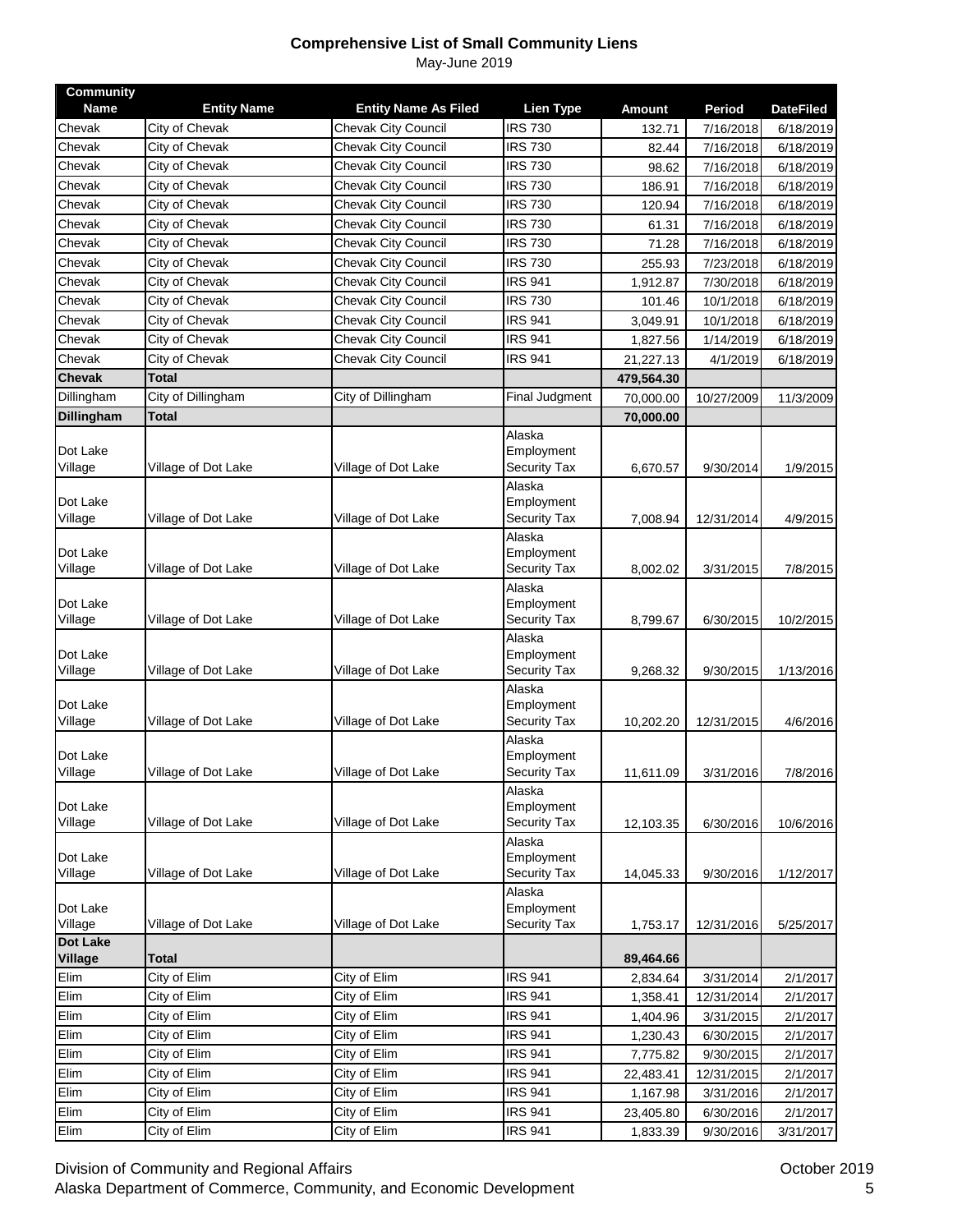| <b>Community</b><br><b>Name</b> | <b>Entity Name</b>               | <b>Entity Name As Filed</b>              | <b>Lien Type</b>     | <b>Amount</b> | Period     | <b>DateFiled</b> |
|---------------------------------|----------------------------------|------------------------------------------|----------------------|---------------|------------|------------------|
| Elim                            | <b>Total</b>                     |                                          |                      | 63,494.84     |            |                  |
|                                 |                                  |                                          | Alaska               |               |            |                  |
|                                 |                                  | <b>Emmonak Expense</b>                   | Employment           |               |            |                  |
| Emmonak                         | <b>Emmonak Expense Committee</b> | Committee                                | Security Tax         | 352.86        | 12/31/2004 | 2/28/2006        |
|                                 |                                  |                                          | Alaska               |               |            |                  |
|                                 |                                  | <b>Emmonak Expense</b>                   | Employment           |               |            |                  |
| Emmonak                         | <b>Emmonak Expense Committee</b> | Committee                                | <b>Security Tax</b>  | 884.74        | 3/31/2005  | 2/28/2006        |
|                                 |                                  | <b>Emmonak Expense</b>                   | Alaska<br>Employment |               |            |                  |
| Emmonak                         | <b>Emmonak Expense Committee</b> | Committee                                | Security Tax         | 948.87        | 6/30/2005  | 2/28/2006        |
|                                 |                                  |                                          | Alaska               |               |            |                  |
|                                 |                                  | <b>Emmonak Expense</b>                   | Employment           |               |            |                  |
| Emmonak                         | <b>Emmonak Expense Committee</b> | Committee                                | Security Tax         | 1,016.98      | 9/30/2005  | 2/28/2006        |
|                                 |                                  |                                          | Alaska               |               |            |                  |
|                                 |                                  | <b>Emmonak Expense</b>                   | Employment           |               |            |                  |
| Emmonak                         | <b>Emmonak Expense Committee</b> | Committee                                | <b>Security Tax</b>  | 1,172.46      | 12/31/2005 | 2/28/2006        |
| <b>Emmonak</b>                  | <b>Total</b>                     |                                          |                      | 4,375.91      |            |                  |
|                                 |                                  |                                          | Alaska<br>Employment |               |            |                  |
| Gambell                         | City of Gambell                  | Gambell Common Council                   | <b>Security Tax</b>  | 2,262.00      | 5/6/2019   | 5/9/2019         |
| Gambell                         | <b>Total</b>                     |                                          |                      | 2,262.00      |            |                  |
|                                 |                                  |                                          | Alaska               |               |            |                  |
|                                 |                                  |                                          | Employment           |               |            |                  |
| Goodnews Bay                    | City of Goodnews Bay             | City of Goodnews Bay                     | <b>Security Tax</b>  | 4,601.70      | 6/30/2016  | 3/9/2017         |
|                                 |                                  |                                          | Alaska               |               |            |                  |
|                                 |                                  |                                          | Employment           |               |            |                  |
| Goodnews Bay<br><b>Goodnews</b> | City of Goodnews Bay             | City of Goodnews Bay                     | <b>Security Tax</b>  | 5,150.55      | 9/30/2016  | 3/9/2017         |
| <b>Bay</b>                      | Total                            |                                          |                      | 9,752.25      |            |                  |
| Hoonah                          | Hoonah Indian Association        | Hoonah Indian Association                | <b>IRS 941</b>       | 4,454.00      | 3/31/2006  | 4/5/2010         |
| Hoonah                          | Hoonah Indian Association        | Hoonah Indian Association                | <b>IRS 941</b>       | 106,536.22    | 3/31/2007  | 4/5/2010         |
| Hoonah                          | Hoonah Indian Association        | Hoonah Indian Association                | <b>IRS 941</b>       | 103,842.12    | 6/30/2007  | 4/5/2010         |
| Hoonah                          | Hoonah Indian Association        | Hoonah Indian Association                | <b>IRS 941</b>       | 101,183.11    | 9/30/2007  | 4/5/2010         |
| Hoonah                          | Hoonah Indian Association        | Hoonah Indian Association                | <b>IRS 941</b>       | 98,630.38     | 12/31/2007 | 4/5/2010         |
| Hoonah                          | Hoonah Indian Association        | Hoonah Indian Association                | <b>IRS 941</b>       | 81,410.77     | 3/31/2008  | 4/5/2010         |
| Hoonah                          | Hoonah Indian Association        | Hoonah Indian Association                | <b>IRS 941</b>       | 81,926.21     | 6/30/2008  | 4/5/2010         |
| Hoonah                          | Hoonah Indian Association        | Hoonah Indian Association                | <b>IRS 941</b>       | 75,079.36     | 9/30/2008  | 4/5/2010         |
| Hoonah                          | Hoonah Indian Association        | Hoonah Indian Association                | <b>IRS 941</b>       | 84,642.51     | 12/31/2008 | 4/5/2010         |
| Hoonah                          | Hoonah Indian Association        | Hoonah Indian Association                | <b>IRS 941</b>       | 71,216.54     | 3/31/2009  | 4/5/2010         |
| Hoonah                          | Hoonah Indian Association        | Hoonah Indian Association                | <b>IRS 941</b>       | 57,042.29     | 6/30/2009  | 4/5/2010         |
| Hoonah                          | <b>Total</b>                     |                                          |                      | 865,963.51    |            |                  |
|                                 |                                  | <b>Hooper Bay Traditional</b>            |                      |               |            |                  |
| Hooper Bay                      | Native Village of Hooper Bay     | Council                                  | <b>IRS 941</b>       | 4,858.46      | 6/30/2011  | 10/7/2013        |
|                                 |                                  | <b>Hooper Bay Traditional</b>            |                      |               |            |                  |
| Hooper Bay                      | Native Village of Hooper Bay     | Council                                  | <b>IRS 941</b>       | 13,716.56     | 12/31/2011 | 7/29/2013        |
| Hooper Bay                      | Native Village of Hooper Bay     | <b>Hooper Bay Traditional</b><br>Council | <b>IRS 941</b>       | 6,440.49      | 3/31/2012  | 8/12/2013        |
|                                 |                                  | Hooper Bay Traditional                   |                      |               |            |                  |
| Hooper Bay                      | Native Village of Hooper Bay     | Council                                  | <b>IRS 941</b>       | 17,548.52     | 6/30/2012  | 9/1/2014         |
|                                 |                                  | Hooper Bay Traditional                   |                      |               |            |                  |
| Hooper Bay                      | Native Village of Hooper Bay     | Council                                  | <b>IRS 941</b>       | 29,303.67     | 9/30/2012  | 9/1/2014         |
|                                 |                                  | <b>Hooper Bay Traditional</b>            |                      |               |            |                  |
| Hooper Bay                      | Native Village of Hooper Bay     | Council                                  | <b>IRS 941</b>       | 14,085.85     | 12/31/2012 | 9/1/2014         |
| <b>Hooper Bay</b>               | <b>Total</b>                     |                                          |                      | 85,953.55     |            |                  |
| Hydaburg                        | City of Hydaburg                 | City of Hydaburg                         | <b>IRS 941</b>       | 272.79        | 6/26/2017  | 4/17/2019        |
| Hydaburg                        | City of Hydaburg                 | City of Hydaburg                         | <b>IRS 941</b>       | 3,161.04      | 11/6/2017  | 4/17/2019        |
| Hydaburg                        | City of Hydaburg                 | City of Hydaburg                         | <b>IRS 941</b>       | 4,250.55      | 9/24/2018  | 4/17/2019        |
| Hydaburg                        | City of Hydaburg                 | City of Hydaburg                         | <b>IRS 941</b>       | 5,902.46      | 9/24/2018  | 4/17/2019        |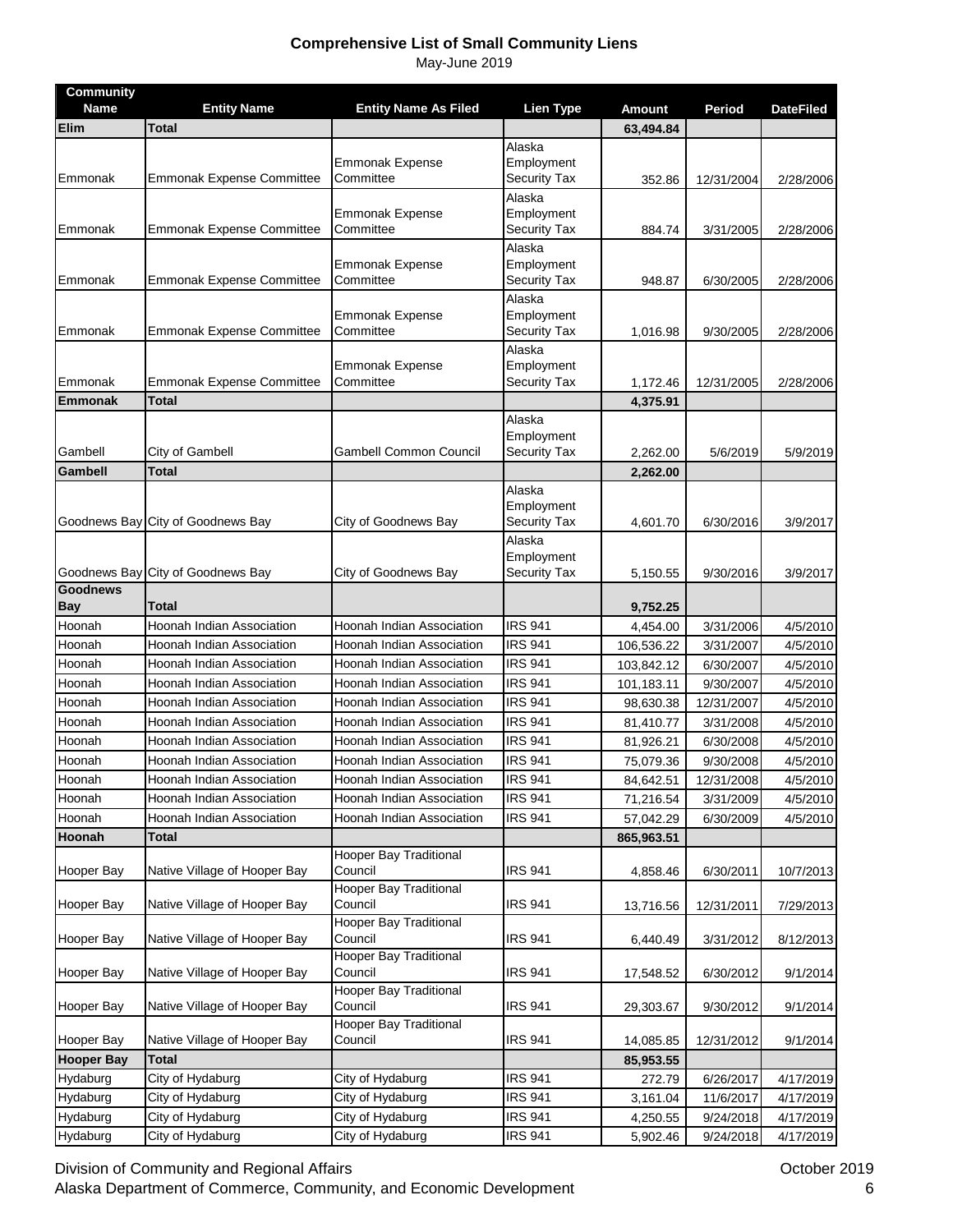| <b>Community</b><br><b>Name</b> | <b>Entity Name</b>                 | <b>Entity Name As Filed</b>                  | <b>Lien Type</b>                            | <b>Amount</b>          | <b>Period</b>          | <b>DateFiled</b>       |
|---------------------------------|------------------------------------|----------------------------------------------|---------------------------------------------|------------------------|------------------------|------------------------|
| Hydaburg                        | City of Hydaburg                   | City of Hydaburg                             | <b>IRS 941</b>                              | 2,924.29               | 9/24/2018              | 4/17/2019              |
| Hydaburg                        | City of Hydaburg                   | City of Hydaburg                             | <b>IRS 941</b>                              | 164.17                 | 10/1/2018              | 4/17/2019              |
| Hydaburg                        | <b>Total</b>                       |                                              |                                             | 16,675.30              |                        |                        |
| <b>Ivanof Bay</b>               | <b>Ivanof Bay Tribal Council</b>   | Ivanof Bay Tribal Council                    | Alaska<br>Employment<br>Security Tax        | 6.45                   | 6/30/2017              | 5/25/2018              |
| Ivanof Bay                      | <b>Ivanof Bay Tribal Council</b>   | Ivanof Bay Tribal Council                    | Alaska<br>Employment<br>Security Tax        | 583.32                 | 12/31/2017             | 5/25/2018              |
|                                 |                                    |                                              | Alaska                                      |                        |                        |                        |
| Ivanof Bay                      | Ivanof Bay Tribal Council          | Ivanof Bay Tribal Council                    | Employment<br>Security Tax                  | 610.55                 | 3/31/2018              | 9/11/2018              |
| <b>Ivanof Bay</b>               | <b>Total</b>                       |                                              |                                             | 1,200.32               |                        |                        |
| Nuiqsut                         | Native Village of Nuiqsut          | Native Village of Nuiqsut                    | Alaska<br>Employment<br><b>Security Tax</b> | 6,809.34               | 3/31/2018              | 8/17/2018              |
| <b>Nuiqsut</b>                  | <b>Total</b>                       |                                              |                                             | 6,809.34               |                        |                        |
| Nunapitchuk                     | Native Village of Nunapitchuk      | Nunapitchuk IRA Council                      | Alaska<br>Employment<br><b>Security Tax</b> | 3,640.11               | 12/31/1999             | 4/28/2000              |
| Nunapitchuk                     | Total                              |                                              |                                             | 3,640.11               |                        |                        |
| Point Hope                      | City of Point Hope                 | City of Point Hope                           | <b>IRS 941</b>                              | 11,179.23              | 3/31/2013              | 4/19/2016              |
| Point Hope                      | City of Point Hope                 | City of Point Hope                           | <b>IRS 941</b>                              | 4,173.92               | 12/31/2013             | 4/19/2016              |
| Point Hope                      | City of Point Hope                 | City of Point Hope                           | <b>IRS 6721</b>                             | 14,169.57              | 12/31/2013             | 11/29/2016             |
| Point Hope                      | City of Point Hope                 | City of Point Hope                           | <b>IRS 941</b>                              | 124.79                 | 3/31/2014              | 11/29/2016             |
| Point Hope                      | City of Point Hope                 | City of Point Hope                           | <b>IRS 941</b>                              | 4,804.71               | 9/30/2014              | 4/19/2016              |
| Point Hope                      | City of Point Hope                 | City of Point Hope                           | <b>IRS 941</b>                              | 3,597.06               | 12/31/2014             | 4/19/2016              |
| <b>Point Hope</b>               | Total                              |                                              |                                             | 38,049.28              |                        |                        |
| Saint Michael                   | City of Saint Michael              | City of Saint Michael                        | Alaska<br>Employment<br><b>Security Tax</b> | 1,707.54               | 9/30/2017              | 3/19/2018              |
| <b>Saint Michael</b>            | <b>ITotal</b>                      |                                              |                                             | 1,707.54               |                        |                        |
| Saint Paul                      | Saint Paul Island                  | Tribal Government of Saint<br>Paul Island    | Alaska<br>Employment<br>Security Tax        | 8,195.89               | 9/30/2000              | 2/21/2001              |
| <b>Saint Paul</b>               | <b>Total</b>                       |                                              |                                             | 8,195.89               |                        |                        |
| Savoonga                        | Native Village of Savoonga         | Native Village of Savoonga                   | <b>IRS 941</b>                              | 732.52                 | 12/31/2009             | 9/17/2012              |
| Savoonga                        | Native Village of Savoonga         | Native Village of Savoonga                   | <b>IRS 941</b>                              | 48.88                  | 9/30/2010              | 12/20/2010             |
| Savoonga                        | Native Village of Savoonga         | Native Village of Savoonga                   | <b>IRS 941</b>                              | 3,154.31               | 9/30/2010              | 7/29/2013              |
| Savoonga                        | Native Village of Savoonga         | Native Village of Savoonga                   | <b>IRS 941</b>                              | 20,083.28              | 12/31/2010             | 8/20/2012              |
| Savoonga                        | Native Village of Savoonga         | Native Village of Savoonga                   | <b>IRS 941</b>                              | 67,467.72              | 3/31/2011              | 8/20/2012              |
| Savoonga                        | Native Village of Savoonga         | Native Village of Savoonga                   | <b>IRS 941</b>                              | 67,835.31              | 6/30/2011              | 8/20/2012              |
| Savoonga                        | Native Village of Savoonga         | Native Village of Savoonga                   | <b>IRS 941</b>                              | 68,238.02              | 9/30/2011              | 8/20/2012              |
| Savoonga                        | Native Village of Savoonga         | Native Village of Savoonga                   | <b>IRS 941</b>                              | 164,050.25             | 9/30/2011              | 8/27/2013              |
| Savoonga                        | Native Village of Savoonga         | Native Village of Savoonga                   | <b>IRS 941</b>                              | 68,726.51              | 12/31/2011             | 8/20/2012              |
| Savoonga                        | Native Village of Savoonga         | Native Village of Savoonga                   | <b>IRS 6721</b>                             | 12,251.53              | 3/31/2012              | 9/3/2012               |
| Savoonga                        |                                    | Native Village of Savoonga                   | <b>IRS 941</b>                              | 10,462.16              | 6/30/2012              | 8/27/2013              |
|                                 | Native Village of Savoonga         |                                              |                                             |                        |                        |                        |
| Savoonga                        | Native Village of Savoonga         | Native Village of Savoonga                   | <b>IRS 941</b>                              | 49,239.91              | 9/30/2012              | 8/27/2013              |
| Savoonga                        | Total                              |                                              |                                             | 532,290.40             |                        |                        |
| Selawik                         | Native Village of Selawik          | Native Village of Selawik                    | Judgment on<br>Confession                   | 39,279.51              | 7/5/2011               | 7/11/2011              |
| Selawik                         | City of Selawik                    | Selawik City Council                         | <b>IRS 941</b>                              | 14,054.33              | 9/14/2015              | 6/25/2019              |
| Selawik<br>Selawik              | City of Selawik<br>City of Selawik | Selawik City Council<br>Selawik City Council | <b>IRS 941</b><br><b>IRS 941</b>            | 45,706.45<br>87,424.68 | 3/14/2016<br>3/14/2016 | 6/25/2019<br>6/25/2019 |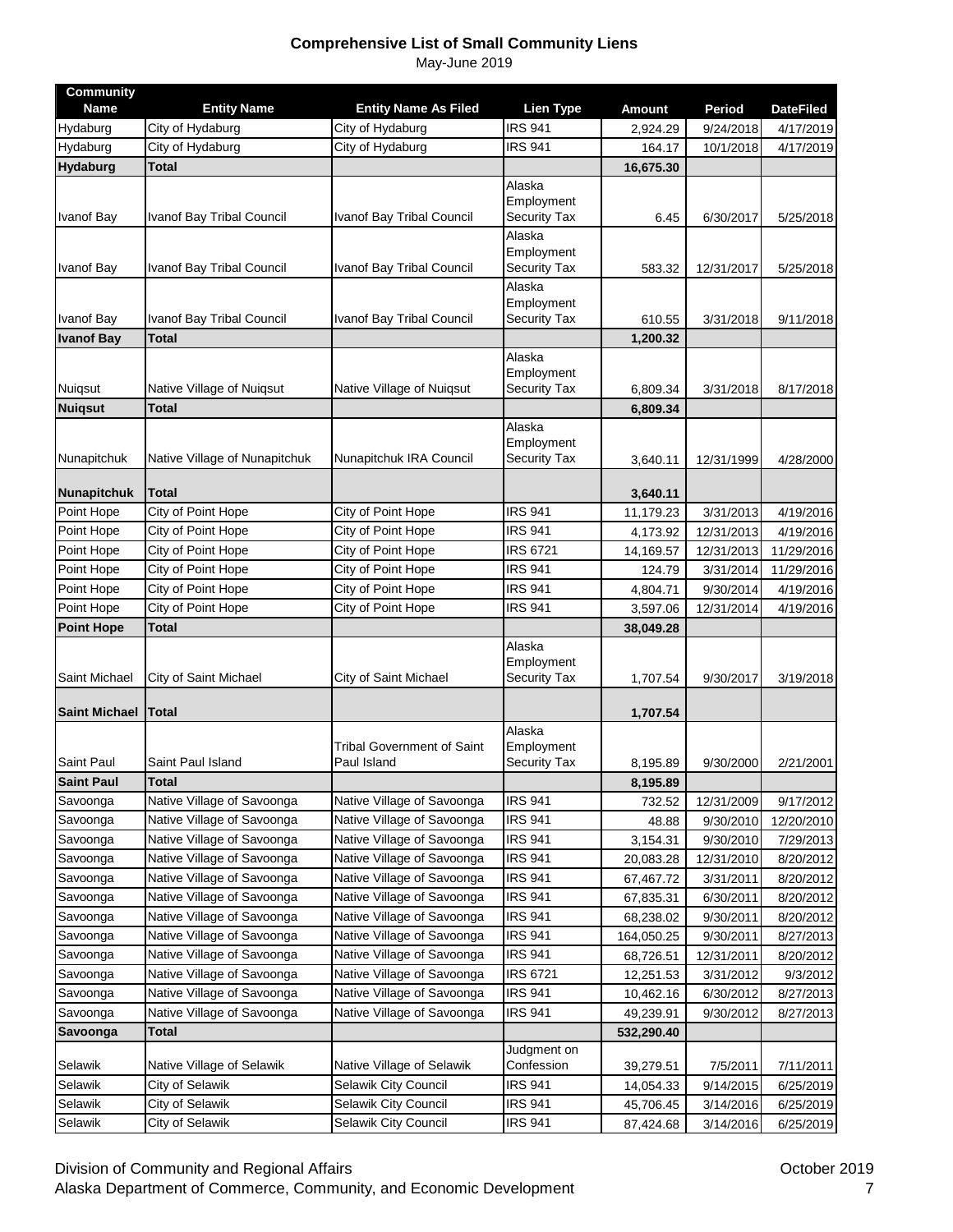| <b>Community</b><br><b>Name</b> | <b>Entity Name</b>      | <b>Entity Name As Filed</b> | <b>Lien Type</b>           | <b>Amount</b> | Period     | <b>DateFiled</b> |
|---------------------------------|-------------------------|-----------------------------|----------------------------|---------------|------------|------------------|
| Selawik                         | City of Selawik         | Selawik City Council        | <b>IRS 941</b>             | 70,397.58     | 4/11/2016  | 6/25/2019        |
|                                 |                         |                             | Alaska                     |               |            |                  |
|                                 |                         |                             | Employment                 |               |            |                  |
| Selawik                         | City of Selawik         | City of Selawik             | Security Tax               | 3,628.17      | 3/31/2017  | 8/10/2017        |
| Selawik                         | City of Selawik         | Selawik City Council        | <b>IRS 941</b>             | 68,227.04     | 6/19/2017  | 6/25/2019        |
| Selawik                         | City of Selawik         | Selawik City Council        | <b>IRS 941</b>             | 75,984.43     | 6/26/2017  | 6/25/2019        |
| Selawik                         | City of Selawik         | Selawik City Council        | <b>IRS 941</b>             | 41,474.13     | 9/4/2017   | 6/25/2019        |
| Selawik                         | City of Selawik         | Selawik City Council        | <b>IRS 941</b>             | 39,786.21     | 10/16/2017 | 6/25/2019        |
| Selawik                         | City of Selawik         | Selawik City Council        | <b>IRS 941</b>             | 36,165.26     | 1/1/2018   | 6/25/2019        |
| Selawik                         | City of Selawik         | Selawik City Council        | <b>IRS 941</b>             | 48,731.19     | 4/9/2018   | 6/25/2019        |
| Selawik                         | City of Selawik         | Selawik City Council        | <b>IRS 941</b>             | 25,062.24     | 9/10/2018  | 6/25/2019        |
| Selawik                         | City of Selawik         | Selawik City Council        | <b>IRS 941</b>             | 69,011.61     | 3/18/2019  | 6/25/2019        |
| Selawik                         | City of Selawik         | Selawik City Council        | <b>IRS 941</b>             | 58,392.25     | 3/18/2019  | 6/25/2019        |
| Selawik                         | City of Selawik         | Selawik City Council        | <b>IRS 941</b>             | 51,448.01     | 3/18/2019  | 6/25/2019        |
| Selawik                         | City of Selawik         | Selawik City Council        | <b>IRS 941</b>             | 20,339.36     | 3/25/2019  | 6/25/2019        |
|                                 |                         |                             | Alaska                     |               |            |                  |
|                                 |                         |                             | Employment                 |               |            |                  |
| Selawik                         | City of Selawik         | Selawik City Council        | Security Tax               | 3,020.01      | 5/13/2019  | 5/15/2019        |
| <b>Selawik</b>                  | <b>Total</b>            |                             |                            | 798,132.46    |            |                  |
|                                 |                         |                             | Alaska                     |               |            |                  |
| Shageluk                        | Shageluk Native Village |                             | Employment                 |               |            |                  |
|                                 |                         | Native Village of Shageluk  | Security Tax<br>Alaska     | 7,329.36      | 1/31/2015  | 5/4/2017         |
|                                 |                         |                             | Employment                 |               |            |                  |
| Shageluk                        | Shageluk Native Village | Native Village of Shageluk  | <b>Security Tax</b>        | 7,899.86      | 6/30/2015  | 5/4/2017         |
|                                 |                         |                             | Alaska                     |               |            |                  |
|                                 |                         |                             | Employment                 |               |            |                  |
| Shageluk                        | Shageluk Native Village | Native Village of Shageluk  | <b>Security Tax</b>        | 8,511.15      | 9/30/2015  | 5/4/2017         |
|                                 |                         |                             | Alaska                     |               |            |                  |
|                                 |                         |                             | Employment                 |               |            |                  |
| Shageluk                        | Shageluk Native Village | Native Village of Shageluk  | Security Tax               | 9,165.72      | 12/31/2015 | 5/4/2017         |
|                                 |                         |                             | Alaska<br>Employment       |               |            |                  |
| Shageluk                        | Shageluk Native Village | Native Village of Shageluk  | Security Tax               | 8,449.98      | 1/31/2016  | 5/4/2017         |
|                                 |                         |                             | Alaska                     |               |            |                  |
|                                 |                         |                             | Employment                 |               |            |                  |
| Shageluk                        | Shageluk Native Village | Native Village of Shageluk  | Security Tax               | 9,091.38      | 6/30/2016  | 5/4/2017         |
|                                 |                         |                             | Alaska                     |               |            |                  |
|                                 |                         |                             | Employment                 |               |            |                  |
| Shageluk                        | Shageluk Native Village | Native Village of Shageluk  | Security Tax               | 9,036.10      | 9/30/2016  | 5/4/2017         |
|                                 |                         |                             | Alaska<br>Employment       |               |            |                  |
| Shageluk                        | Shageluk Native Village | Native Village of Shageluk  | Security Tax               | 9,286.11      | 12/31/2016 | 5/4/2017         |
|                                 |                         |                             | Alaska                     |               |            |                  |
|                                 |                         |                             | Employment                 |               |            |                  |
| Shageluk                        | Shageluk Native Village | Native Village of Shageluk  | Security Tax               | 9,474.34      | 3/31/2017  | 7/10/2017        |
|                                 |                         |                             | Alaska                     |               |            |                  |
|                                 |                         |                             | Employment                 |               |            |                  |
| Shageluk                        | Shageluk Native Village | Native Village of Shageluk  | Security Tax               | 1,870.10      | 6/30/2017  | 12/11/2017       |
|                                 |                         |                             | Alaska                     |               |            |                  |
| Shageluk                        | Shageluk Native Village | Shageluk Native Village     | Employment<br>Security Tax |               |            |                  |
|                                 |                         |                             | Alaska                     | 13.12         | 3/31/2018  | 10/22/2018       |
|                                 |                         |                             | Employment                 |               |            |                  |
| Shageluk                        | Shageluk Native Village | Shageluk Native Village     | Security Tax               | 1,330.87      | 6/30/2018  | 10/22/2018       |
| <b>Shageluk</b>                 | <b>Total</b>            |                             |                            | 81,458.09     |            |                  |
|                                 |                         |                             |                            |               |            |                  |